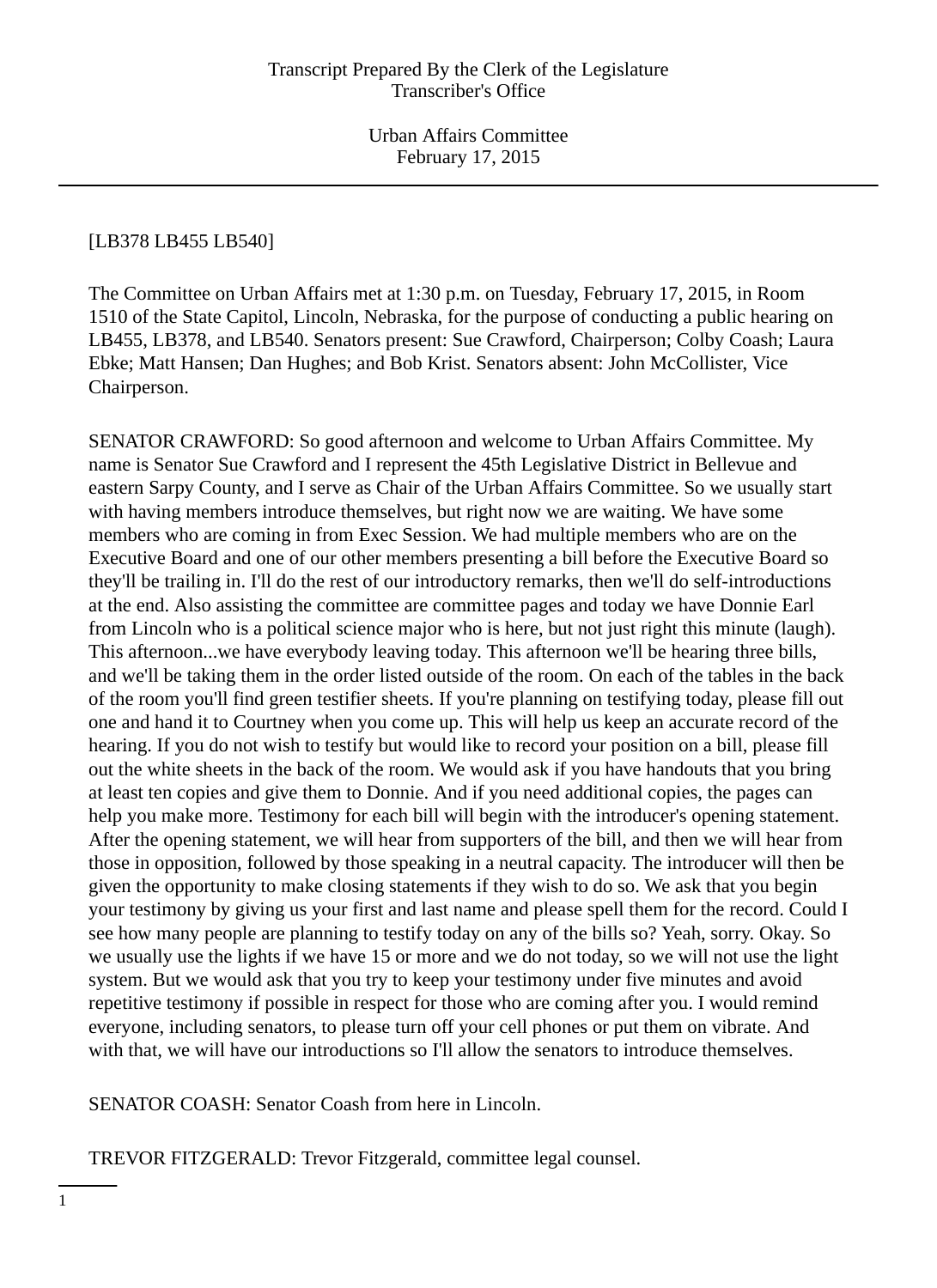SENATOR KRIST: Bob Krist, District 10, Omaha and Bennington.

SENATOR EBKE: Laura Ebke, District 32.

SENATOR CRAWFORD: So we should be joined by Senator Hansen. He had a bill that was up in front of the Exec Committee, and Senator Hughes is also on that committee so he should be coming in. Senator McCollister will not be with us today. So with that, we will begin our public hearing on LB455. Welcome, Senator Gloor.

SENATOR GLOOR: Thank you, Senator Crawford and committee members. Good afternoon. My name is Mike Gloor, G-l-o-o-r, presenting LB455 today. This bill falls into the category of cleanup language on a bill that was just recently passed by the Legislature. And to my experience with the Legislature anyway, fits into the category of the sort of things that seem to be a shoe-in for consent agenda. So hopefully you'll agree and help me get it there. LB455 clarifies the law pertaining to the appointment of a fire chief in the city of the first class and with a population over 37,500. The categorical definition, as I'm sure you well know, of a first-class city is city with a population of 5,000 to 100,000. But this law made the requirement of full-time fire chief only for those with more than 37,500 residents. There are only two cities in this population range in the state: Grand Island and Bellevue. Since 1943, all full-time firefighters and police officers of a municipality, including the chiefs, have been hired through the Civil Service Act. The Civil Service Act spells out the system for the hiring, firing, promoting, and disciplining of police officers and full-time firefighters, including police and fire chiefs. The purpose of the act is to base hiring and promotions on merit, efficiency, and fitness. Under the act, the Civil Service Commission evaluates candidates and makes recommendations to ultimately the hiring authority, which is usually your mayor and city council or the city manager. In 2008, the Legislature adopted LB1096 to require cities of the first class with a population above 37,500 to employ a full-time fire chief. That bill passed. Although the bill provides who will make the appointment, the hiring authority, that being the mayor, city council, city manager, it does not specify that the fire chief would be appointed through the Civil Service Act. Because 2008 law did not refer to the Civil Service Act, it raised the question of whether fire chiefs in these cities are to be appointed outside the act. It isn't thought so, but the law does not make that clear. So LB455 simply clarifies that the fire chiefs in these cities are to be appointed through the Civil Service Act. I appreciate your time. I'd be glad to answer questions, but there will be several testifiers behind me who could answer some specific questions also. [LB455]

SENATOR CRAWFORD: Thank you, Senator Gloor. Questions? We've just been joined by Senator Hansen. Questions? Thank you. [LB455]

SENATOR GLOOR: Thank you. [LB455]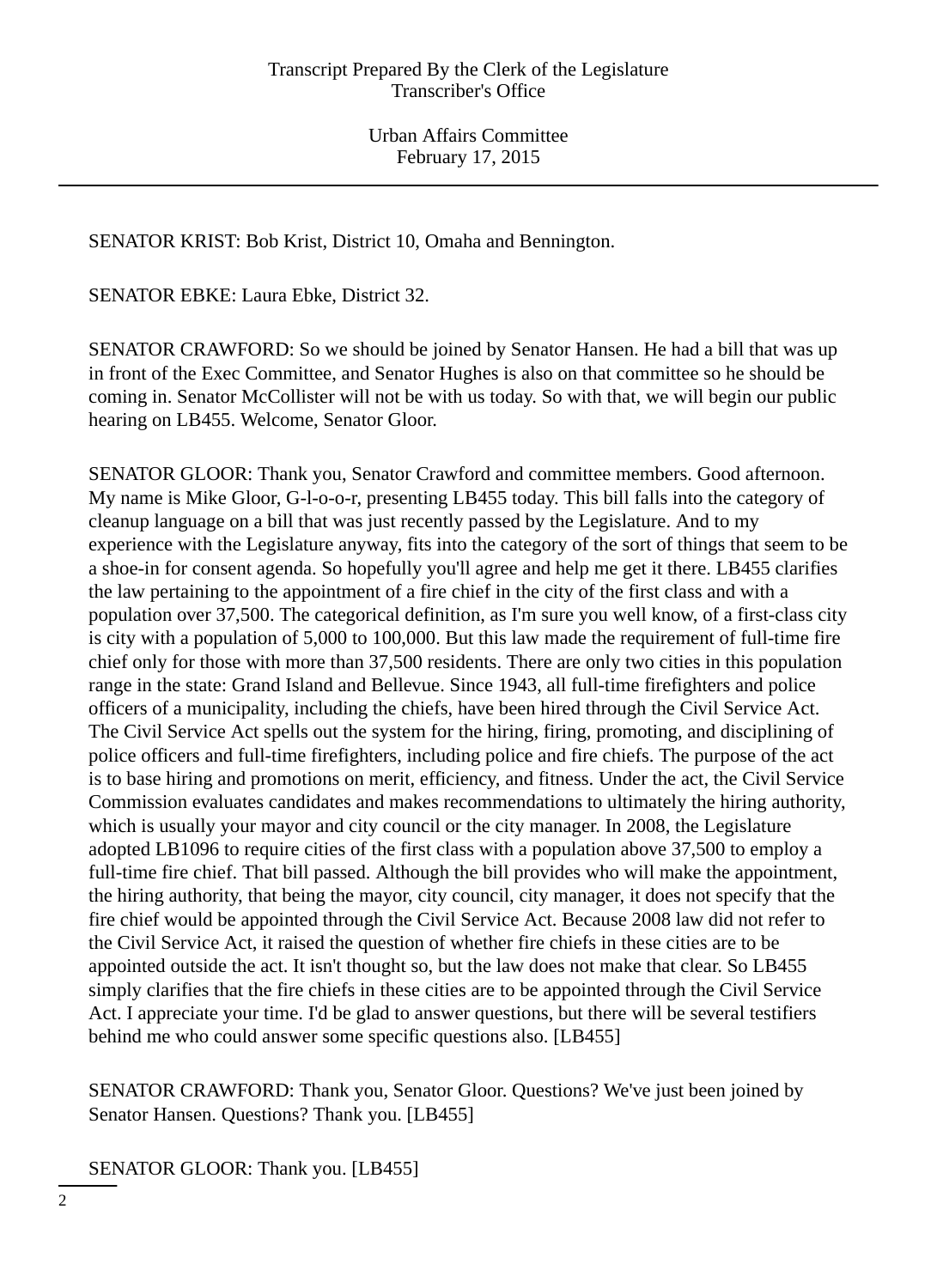SENATOR CRAWFORD: Are you staying to close? [LB455]

SENATOR GLOOR: I'm going to stay to listen. I may not close, but I'll listen for a while. Thank you. [LB455]

SENATOR CRAWFORD: So now we'll now hear from proponents of LB455. Welcome. [LB455]

LYNN REX: Thank you. Senator Crawford, members of the committee, my name is Lynn Rex. L-y-n-n R-e-x, representing the League of Nebraska Municipalities. First, we'd like to thank Senator Gloor for introducing LB455. This is an important clarification. We do know that there will be other cities that will meet this population threshold of 37,500; and this makes it very clear that Chapter 19, Article 8 does apply and...pardon me, Chapter 19, Article 18 does apply for the Civil Service provisions. And we did know that when Grand Island was going through this process there was a question raised. We appreciated them bringing this forward so that no other city would have to go through that question as to whether or not it would be under the Civil Service Act, which is certainly intended. I'd be happy to respond to any questions that you might have. [LB455]

SENATOR CRAWFORD: Questions? Would you mind just telling us for our edification and for the record why this protection is important? [LB455]

LYNN REX: For the Civil Service protection? [LB455]

SENATOR CRAWFORD: Um-hum. [LB455]

LYNN REX: Because the purpose of Civil Service, both for police and fire, Chapter 19, Article 18, that whole statute relates to first-class cities on the police side and the fire side. It was put in place to make sure that there were protections so that there will be no political implications in terms of whether or not someone was being promoted, demoted, fired, terminated, whatever, or hired for that matter. And it is very important to make sure that that process is there. Because in fact, as you know, public safety is number one. And we wanted to make sure that in fact as we worked on these statutes for the last 30 years that those positions were protected. [LB455]

SENATOR CRAWFORD: Thank you, Ms. Rex. [LB455]

LYNN REX: You're welcome. [LB455]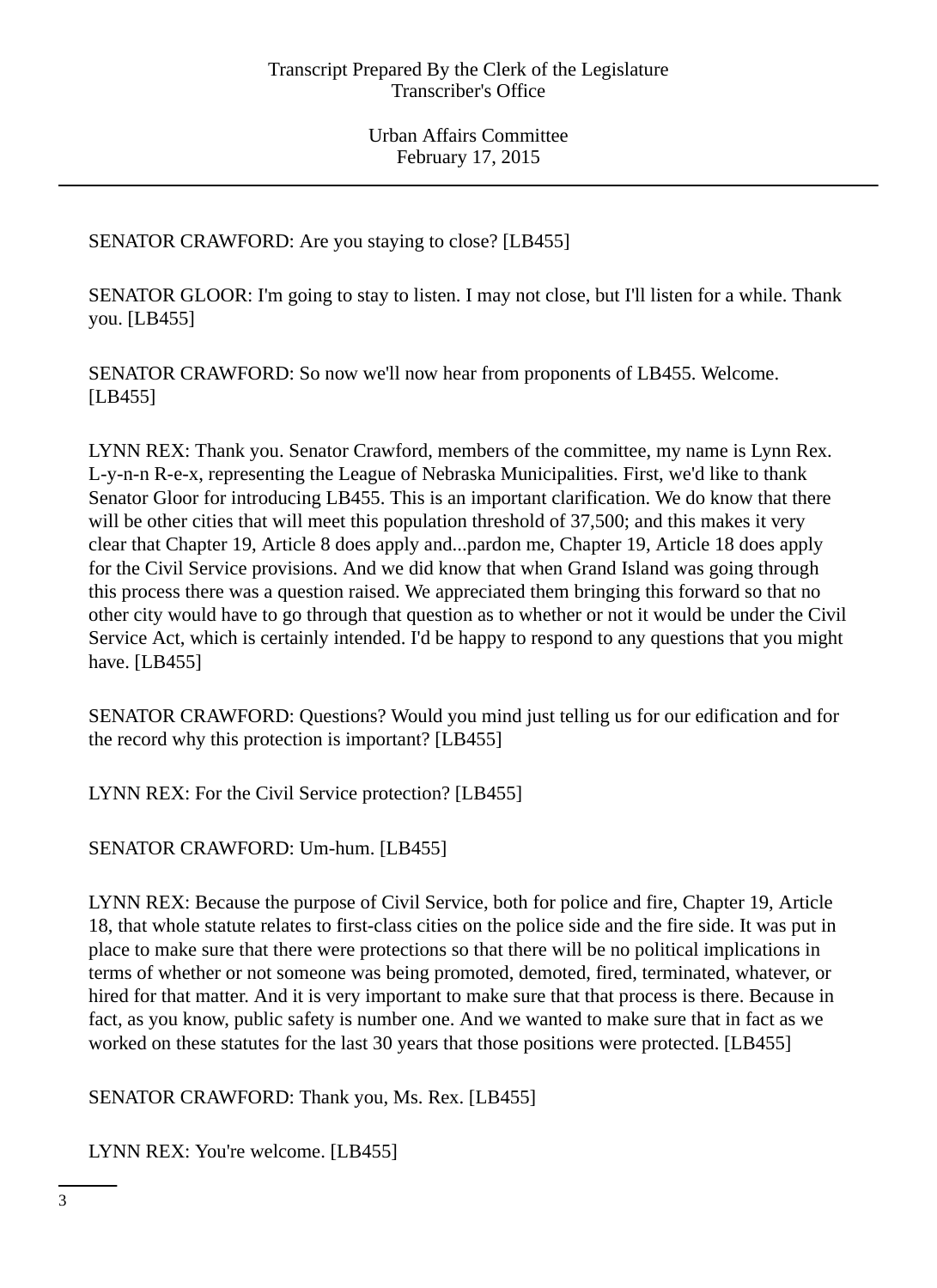## SENATOR CRAWFORD: Other questions? Thank you. [LB455]

LYNN REX: Thank you very much. [LB455]

SENATOR CRAWFORD: Other proponents. We're now joined by Senator Hughes. Welcome. [LB455]

SENATOR HUGHES: Sorry, Madam Chairman. [LB455]

SENATOR CRAWFORD: Welcome. [LB455]

MARLAN FERGUSON: Good afternoon, Senator Crawford and members of the Urban Affairs Committee. My name is Marlan Ferguson, M-a-r-l-a-n F-e-r-g-u-s-o-n. I am the city administrator of the city of Grand Island. Since 2009, first-class cities with population in excess of 37,000 inhabitants have been required to hire a full-time fire chief. Because it was not expressly stated that a fire chief could be hired under the Civil Service Act, questions have arose about the hiring process and the appointment. LB455 would clarify that the fire chief is appointed under the Civil Service Act. The act has in place a systematic approach to hiring and firing of public safety positions. The act has created an open and fair environment where public safety employees are able to concentrate on their job duties and not worry about the political ramifications associated with their actions. The act currently ensures fire department personnel have the appropriate training, credentials, and experience for whom firefighting or emergency medical first responders are needed. To employ a fire chief without the proper training, credentials, and experience is not doing justice to the citizens of our community nor to the fire or medical emergency personnel. Without the proper background, a fire chief could not only put their staff at risk but also the public. As a city administrator, I rely on the fire chief to give me advice at a highly professional level. It is imperative that the fire chiefs have the proper knowledge and experience in order to be effective at their jobs so I can do my job. And I'd also like to point out Mayor Jensen from Grand Island is here today and for him to do his job as well. So with LB455, we can assure that the right people are in place in the right key positions in our cities. Thank you. [LB455]

SENATOR CRAWFORD: Thank you, Mr. Ferguson. Questions? [LB455]

MARLAN FERGUSON: Any questions? [LB455]

SENATOR CRAWFORD: Thank you. [LB455]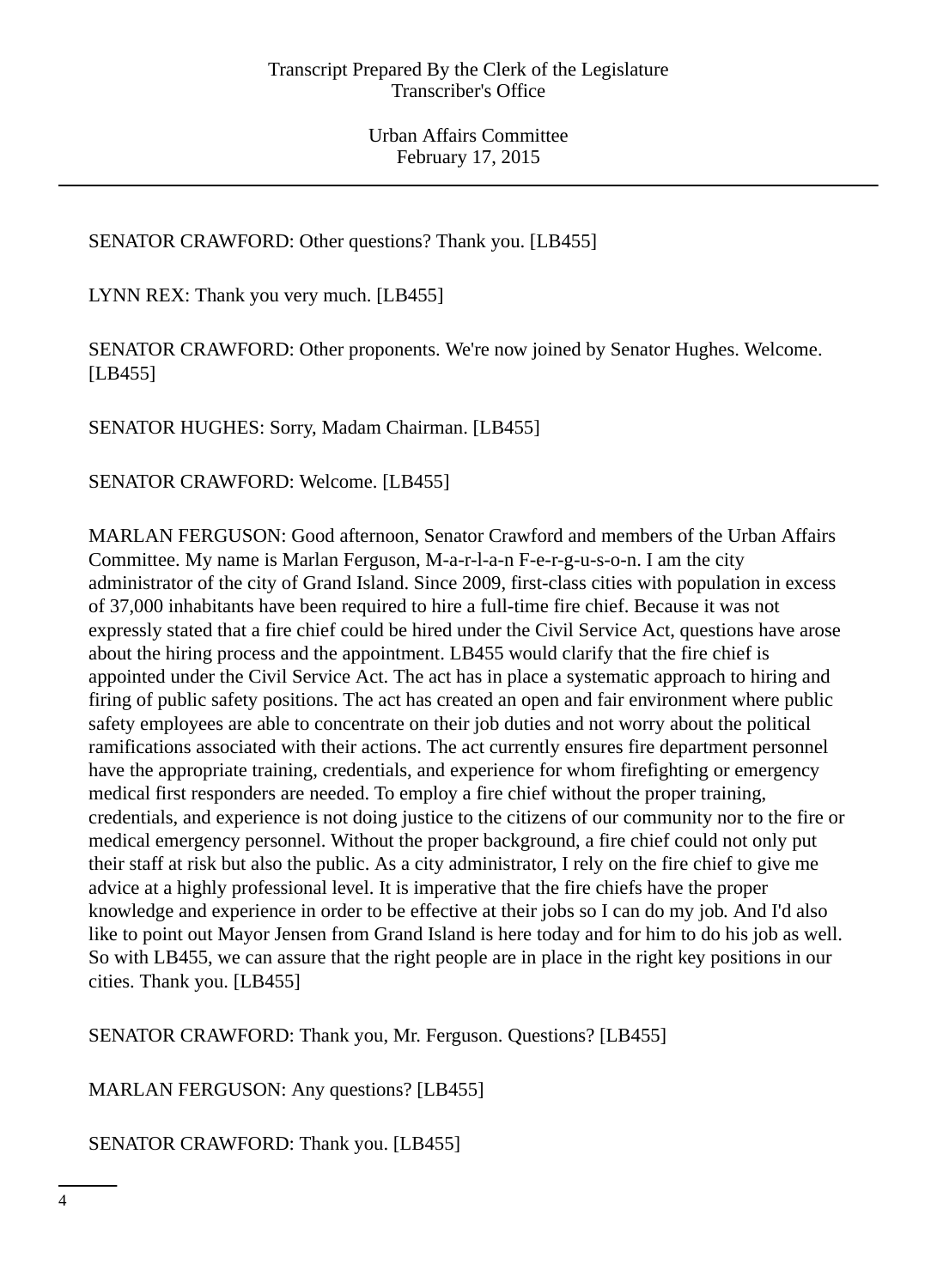# MARLAN FERGUSON: Thanks. [LB455]

SENATOR CRAWFORD: Welcome. [LB455]

CORY SCHMIDT: Welcome. Thanks. My name is Cory Schmidt, C-o-r-y S-c-h-m-i-d-t. And I'd like to thank the senators for allowing me the opportunity to speak on behalf of LB455 and like to thank Senator Gloor for bringing this forward. The fire chief position can be highly political in nature. As a current fire chief and longtime employee of Grand Island Fire Department, I have seen the need for clarification related to the hiring practices with the fire chief position. The Civil Service Act, as you are well aware, has in place a systematic approach to the hiring of various public safety employees. The Civil Service Act has created an open and fair environment where public safety employees are hired based on their qualifications and performance. This has eliminated much of the subjective nature related to hiring practices associated with other positions. My professional opinion is that the fire chief position should be subject to the same process outlined in the Civil Service Act. The Civil Service Act currently has language relating to fire chiefs that explain any city over the 37,500 inhabitants should employ a full-time fire chief. I can speak from experience that the job of fire chief is not only administrative but very technical in nature as well. To employ a fire chief without the proper training and credentials is not only a bad choice, but also has the potential to cost lives. On a regular basis, I'm required to make informed decisions based on my years of experience, education, and training. Without the proper background, a fire chief could not only put their staff at risk, but also the public as well. It is imperative that fire chiefs have the proper training and other credentialing in order to be effective. By clarifying the wording contained in the Civil Service Act with LB455, we can ensure that the right people are put in this key position. Thanks for your consideration. [LB455]

SENATOR CRAWFORD: Thank you, Chief Schmidt. Questions? We thank you for being here. We thank you for your work protecting the lives of our citizens so thank you. [LB455]

CORY SCHMIDT: Thank you. [LB455]

SENATOR CRAWFORD: Other proponents of LB455 who wish to testify. Is there anyone who wishes to testify in opposition to LB455? Anyone who wishes to testify in a neutral capacity on LB455? We have no letters to read into the record. Senator Gloor, would you like to close? Senator Gloor waives closing so that will close our public hearing on LB455. Thank you. We're ready when you are, Senator Groene. [LB455]

SENATOR GROENE: (Exhibits 1 and 2) Sorry. I guess I...Senator Mike Groene, M-i-k-e G-r-oe-n-e. I guess I still think I'm a citizen coming to testify. (Laughter) Hope I never lose that attitude. But, anyway, LB378 under 16-697.02 state statutes at present the mayor and city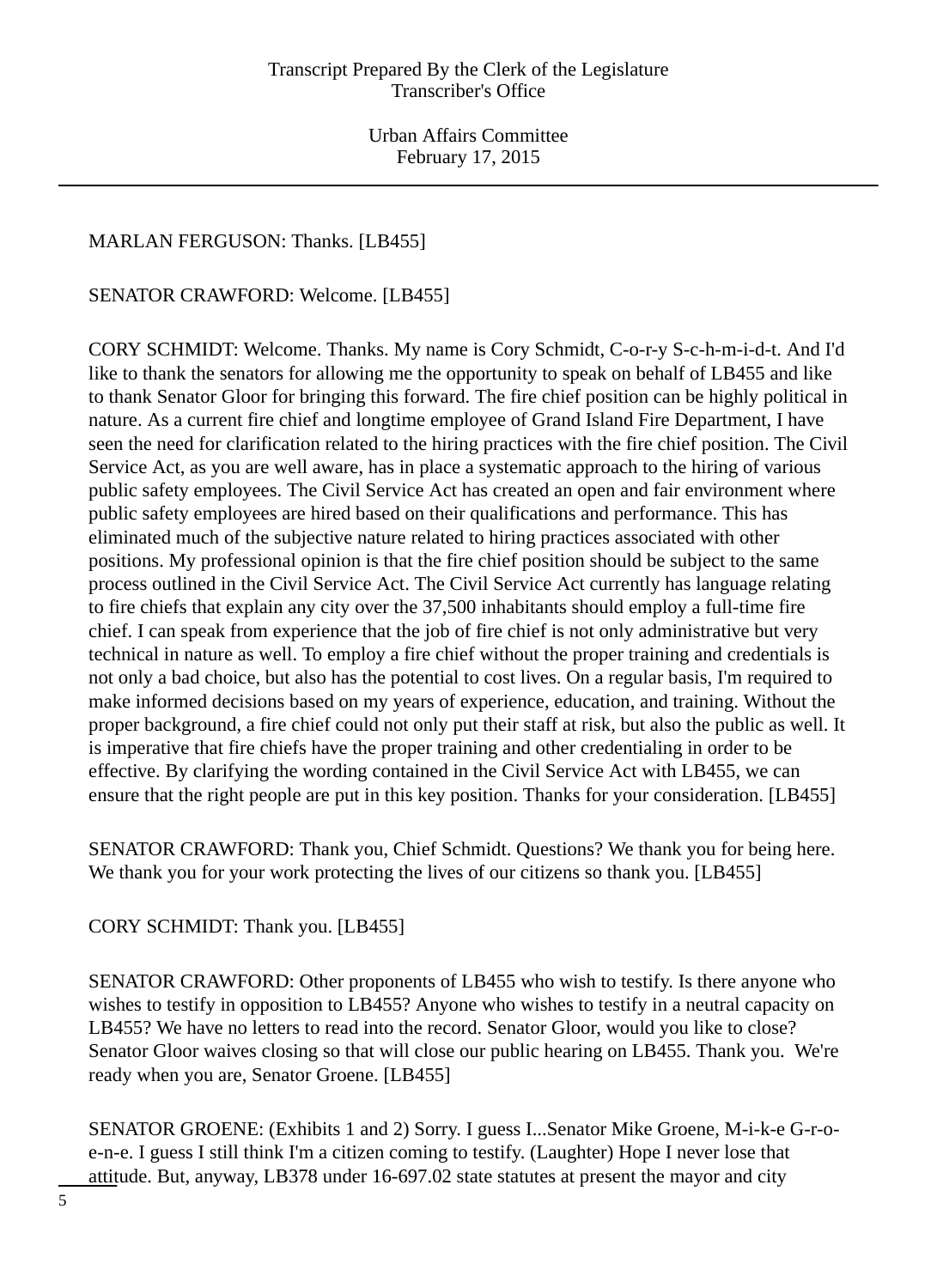Urban Affairs Committee February 17, 2015

council have the power to borrow money and pledge as security the property and credit of the city in order to buy and improve land for parks, recreational facilities, and public grounds as long as authority is first obtained by placing the proposal on the ballot at a general election and obtain the majority of the vote. But that's as far as it goes. I want to add some language to the bill to...on the election ballot itself, the bill would protect the citizens by adding the specific type of financing to the ballot language so that the voter can make an informed decision. It makes a difference regarding the decision the voter will make on the proposal if the project will be funded by revenue bonds which are paid for by the project's own revenue or general obligation bonds paid for by the city's general fund which is generated by property, sales, and miscellaneous taxes. This bill further mandates that any proposed refinancing from one type of bond to another form of financing be authorized by a new vote of the citizens so as to not change taxpayers' liability without their consent. Had some concerns with our bill, some of the bond attorneys, and we sought advice from an attorney from Baird Holm and from Ameritas, which are major...I called my city manager and he gave me some references to call. So we did pass out the amendment. And basically it clarifies, there was concerns that got back to me, well, what are you talking about. Will this affect if we want to refinance sewer bonds? What if we just want to go revenue to revenue but just refinance them and get a lower interest rate? The new language in the amendment that we offer basically clarifies it and puts it more in bond attorney language. So I wanted to make sure that...I told Lynn Rex earlier that if they had a concern that I did an amendment. And basically the amendment is as follows, which will just change the language of the original bill to more...it says the same thing but it's in lawyer language if that makes any sense. And you got the copy. And it says the mayor and city council shall...I'm reading this so that the folks behind me know what we did, the mayor and city council shall identify the specific type of security pledged, securing any financial or bond issue in the proposition to borrow money and pledge the property and credit of the city upon its negotiable bonds or otherwise for the purpose described in subsection (1) of this section. The proposition with language identifying the specific type of security pledged to be used shall be placed on the ballot to be voted on by the qualified electorate of the city. And, (3), if the mayor and city council decide to issue refunding bonds under Section 10-142 for bond issued pursuant to this section that change the specific type of security pledge authority thereof...therefor must first be obtained by the majority vote of the qualified electorates of the city voting on such refinancing proposition at any general city election of such city or at the election called for that purpose. We all know politics is local. And in North Platte, we had a huge issue, and banging on doors, it's the thing I heard. We...and back in '92, the city decided that they wanted to build a municipal golf course. But back at that time everybody knew we had destination golf courses which sold not as just a golf course for the middle-class people to go golf, it was going to be a destination golf course and, of course, there was going to be tourism and economic development. I passed out the brochure that was given to the folks why you should vote for it. And on the front page is says, yes, vote allows progress towards a no tax dollars golf course to continue. And then it says on and on. In one section it says, how has the committee found that this project could be accomplished without tax dollars on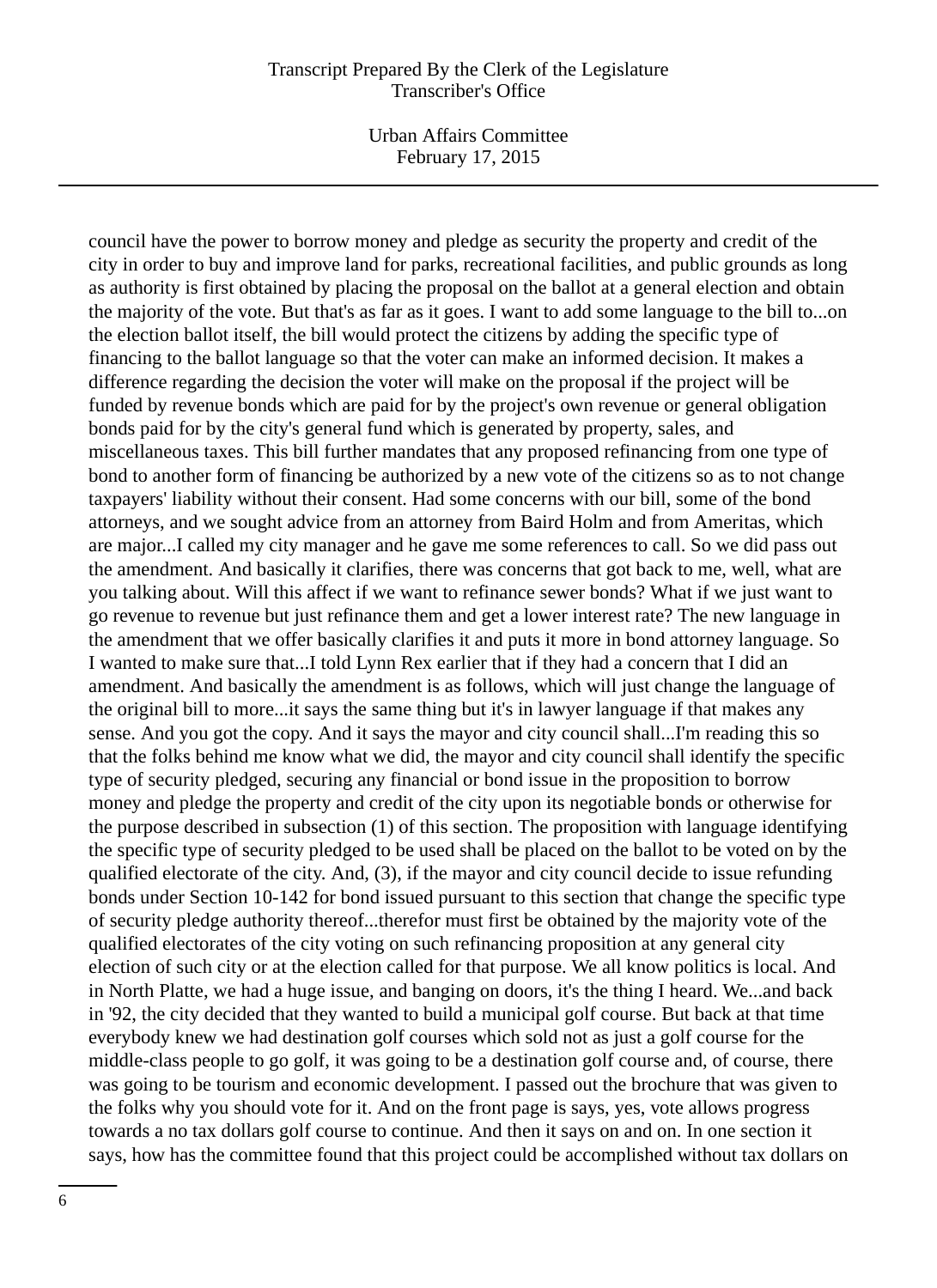Urban Affairs Committee February 17, 2015

a national basis for many years. Financial firms have constructed various projects, including public golf courses with revenue from the projects. Not tax dollars. And it goes on and on telling the voter that it's not going to cost you anything. Well, what happened, I also have a copy of the original ballot. It's in here. Can't find it right now, but, and it doesn't mention, doesn't mention anything on the original ballot about how it was going to be financed. This bill will make the municipality say, we want to build a municipal golf course. We also built in North Platte a rec center. We're one of the few cities that have a city-owned rec center. Most of them are YMCA's our size with the same method. But it will put on the ballot to tell a citizen we're going to do general obligation bonds. It's going to be tax dollars. Or in this case, the golf course, they told the citizens that it was going to be revenue bonds. Well, guess what happened, folks? Three years into the project the revenue didn't show up. The city council decided in 1995 late at night with one reading of the change decided to change from revenue bonds to general obligation bonds. Fifteen years later, \$11 million later, the citizens of North Platte are paying for a golf course. All of our keno funds go to that golf course. And if you know anything about keno funds, they're supposed to be improvements for parks and playgrounds for the kids. All of our keno funds for that amount of time has gone to the bonds on that golf course, general obligation bonds. So this is a local issue but I've heard rumors from folks. You'll hear now people talking about building softball complexes by using this method. The people need to know if they voted on it and they were told how it was going to be funded that their word is going to be kept, the government's word is going to be kept. And what this legislation would do would put it on the ballot, people know what they're voting for, and if they wanted to change it, they have to go back to their electorate to change it. Now there was concern about the original language if you went from revenue bond to revenue bond, just changed interest rates if you have to vote on it. This new language clears all that up and it needs to be put into law. The people need to be...if they're told something, they need to have the opportunity to respect their elected officials that they didn't change the...and in smaller towns it's a bigger issue. You get a few, excuse my terminology, good old boys who buy the bonds and they have a lot of influence in the community and they're going to take a hit. Take Kearney for example. Kearney did the right thing on that Arch. Those are revenue bonds. In America, to gain profit you take a risk. And if you buy a revenue bond, you know exactly what you're doing. I've also checked into it that if a city defaulted on a revenue bond, it doesn't hurt their credit. Most bond companies will say, smart, smart business to make that a revenue bond because it doesn't affect the general obligation bonds because they know now their general obligation bonds are safe because revenue won't be stolen from the tax dollars to pay for this revenue bond payment. It's just it's good government. I can't sum it up any better than that to make these changes, so. Thank you, and I'll close later. [LB378]

SENATOR CRAWFORD: All right. Thank you, Senator Groene. Would you like to answer questions at closing then? [LB378]

SENATOR GROENE: What's that? Oh, I'm sorry. [LB378]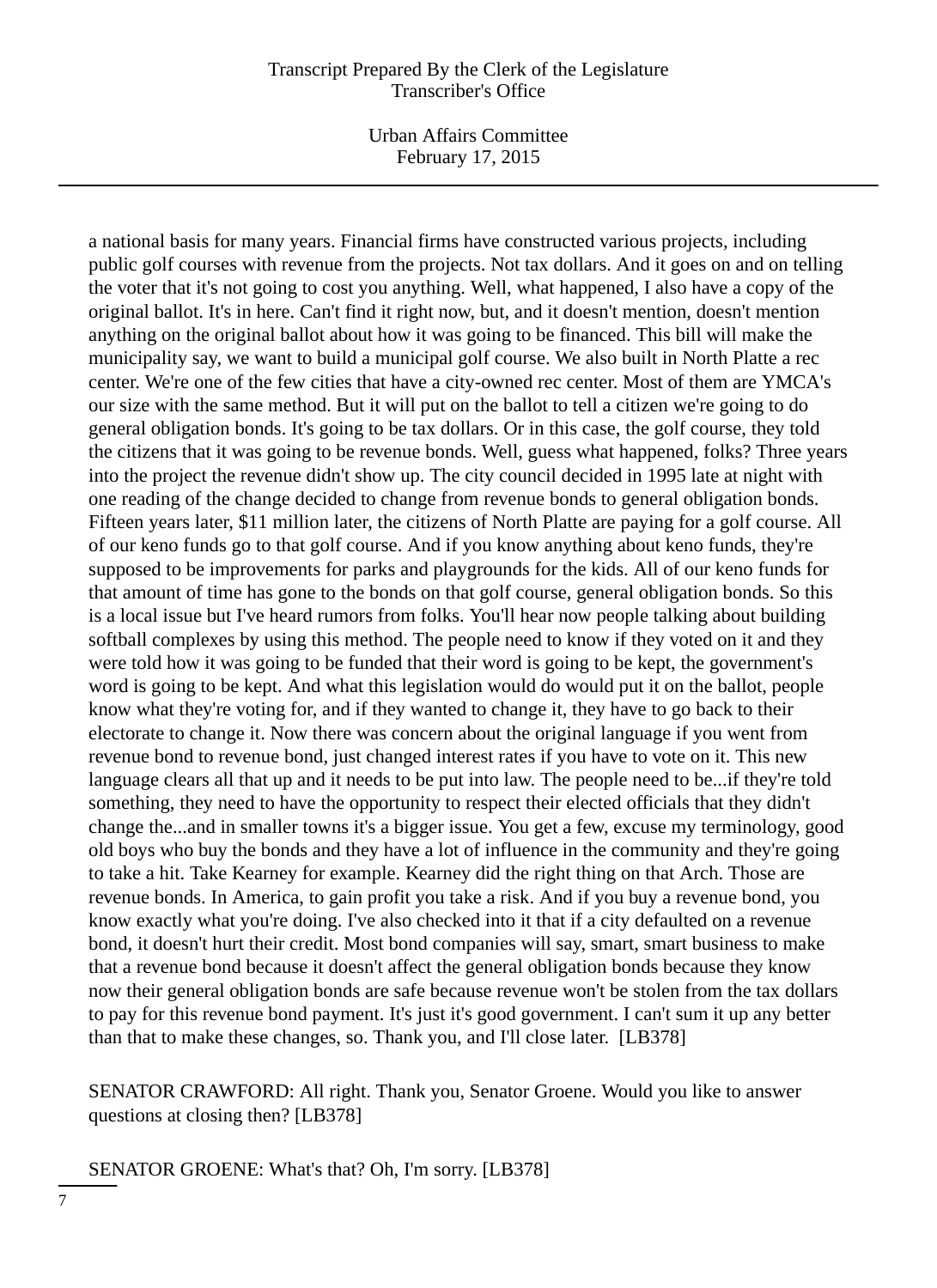SENATOR CRAWFORD: Would you like...okay. That's all right. That's okay. Questions for Senator Groene? We'll save them for closing. Thank you. Proponents of LB378. Welcome. [LB378]

DICK CLARK: (Exhibit 3) Chairman Crawford, members of the Urban Affairs Committee, my name is Dick Clark, D-i-c-k C-l-a-r-k. I'm here today representing the Platte Institute. Thank you for this opportunity to speak in support of LB378. Senator Groene's bill as introduced is very straightforward. It puts additional conditions on the borrowing authority vested in mayors and city councils in first-class cities. Specifically, it first requires city government to identify the type of financing or the type of bond to be used in any proposal to borrow money on the city's credit. And that information would be placed with the ballot that poses the bond question or borrowing question to voters. Second, the bill forbids changing the type of financing or bond used without approval by voters of the refinancing proposal. Now I haven't reviewed the amendment but I'm confident that Senator Groene's amendment improves the bill, but just to note I am speaking to the green copy. This bill essentially says that local elected officials should not be able to present one deal to voters, get their approval on that deal as required by Nebraska Revised Statute 16-697.02, and then materially alter the deal after the fact. Changing bonds from revenue bonds to general obligation bonds can have real consequences for taxpayers, and those local taxpayers are supposed to have a say in the process. This bill just eliminates one way that local officials can make an end-run around the existing statutory requirement. I believe that you've received a copy of an article that I wrote last August on one example from North Platte that illustrates why we need this law. You've heard a little bit about it already from Senator Groene. North Platte voters were asked in 1992 to approve an issue of revenue bonds to finance construction of a public 18-hole golf course called Iron Eagle. And despite public promises, some of which you've seen in front of you, to voters that Iron Eagle would never require a use of tax dollars, North Platte's mayor and city council refinanced the revenue bonds three years later, replacing them with general obligation bonds. As you also heard from the senator, it's never operated in the black. Won't go into those numbers, but suffice it to say that millions of dollars in keno funds, millions of dollars in general funds have been used to subsidize the course contrary to that original promise to voters. In 2013, I would add that city taxpayers saw their property tax bills rise by 8.5 percent as the result of a city debt payment property tax request. Current law provides that the people of Nebraska are supposed to have a say in the decision of a first-class city to borrow money in this way. LB378 would help ensure that when local voters cast ballots to approve a particular bond issue that they actually get the deal that they're sold. This bill is about government transparency. It's about government accountability to the people of Nebraska, and I would encourage this committee to promote those principles by advancing LB378 to General File. Thank you again for the opportunity to testify. I'd be happy to answer questions. [LB378]

SENATOR CRAWFORD: Thank you, Mr. Clark. Questions? Senator Krist. [LB378]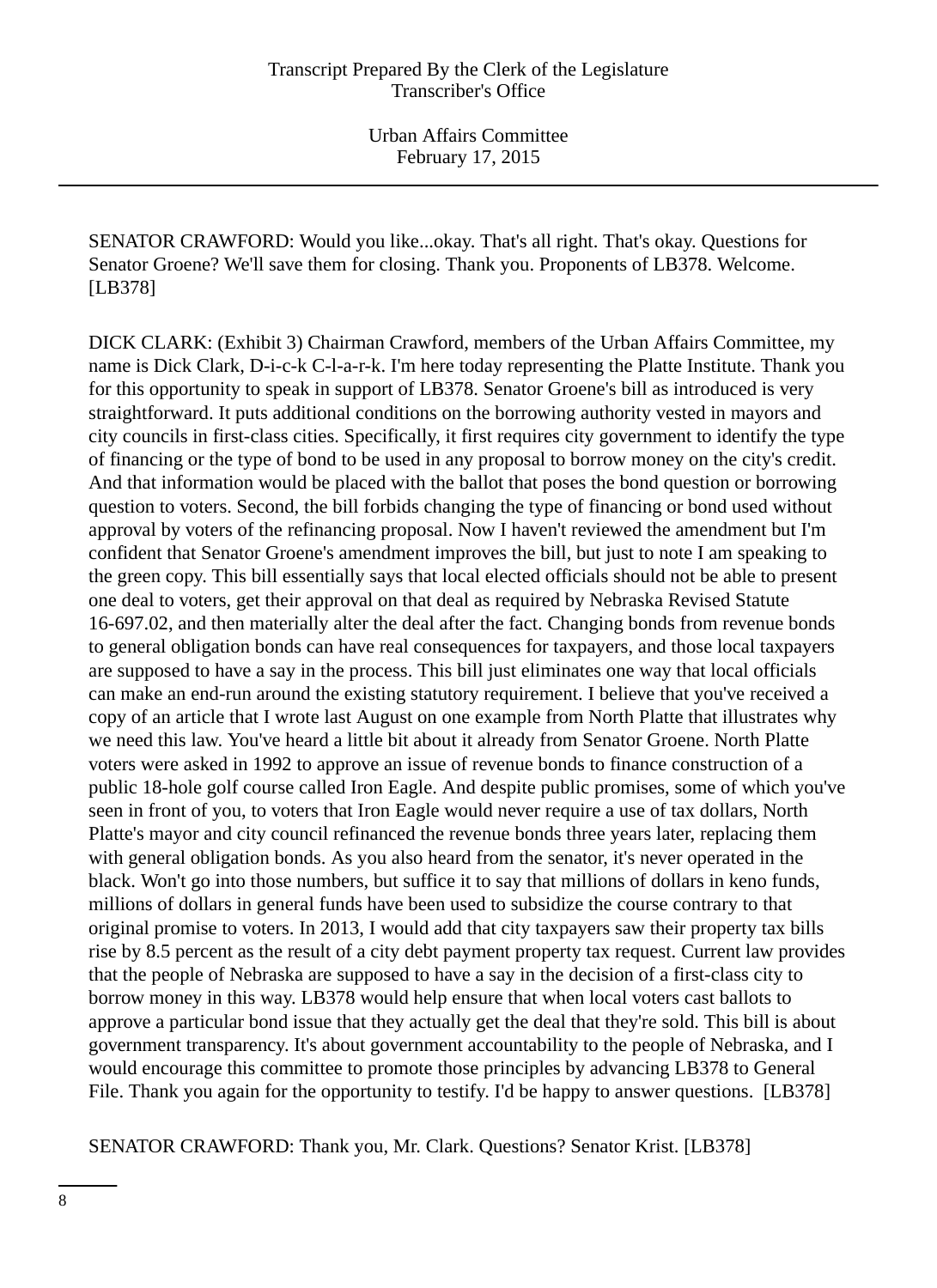SENATOR KRIST: Just very quickly, both the green copy and the amendment simply say if the mayor or city council decide to change their mind and do something else they have to go back for a vote. What, if anything, would be the legal consequence of a city administration or leadership changing it without the vote? How do you interpret the penalty for that action? [LB378]

DICK CLARK: I'm not sure about that but I bet a bond counselor who follows me maybe on the other side of this can answer that question better than I can, sir. [LB378]

SENATOR KRIST: Okay. I'll just say as asked before. (Laughter) Thank you. [LB378]

SENATOR CRAWFORD: All right. Other questions? Yes, Senator Hansen. [LB378]

SENATOR HANSEN: Thank you, Chair. Again, both the amendment and the green copy deal specifically with first-class cities. Is this situation problem so far only been limited to first-class cities? [LB378]

DICK CLARK: I can't totally speak to that. I'm aware of the one example from North Platte. I think the principle holds true no matter what size of city you're talking about. And I wouldn't oppose a bill that addressed itself more broadly to municipalities, not just cities of the first class, but certainly this bill is a good start. [LB378]

SENATOR HANSEN: Thank you, Mr. Clark. [LB378]

SENATOR CRAWFORD: Other questions for Mr. Clark? Thank you. [LB378]

DICK CLARK: Thank you. [LB378]

SENATOR CRAWFORD: Other proponents of LB378. Is there anyone here who would like to speak in opposition to LB378? Welcome. [LB378]

MICHAEL ROGERS: Good afternoon. My name is Michael Rogers. I'm a bond attorney at Gilmore and Bell. M-i-c-h-a-e-l R-o-g-e-r-s. I am here representing the League of Nebraska Municipalities speaking in opposition to LB378. I'll keep this relatively brief. I haven't had a chance to review the amendment. I did listen to it (inaudible) reading it. I think there...I'd like to point out that, first, there already are elections required for these types of bonds under the existing wording of 16-697.02. But the other thing I'd like to point out, and this is true if I heard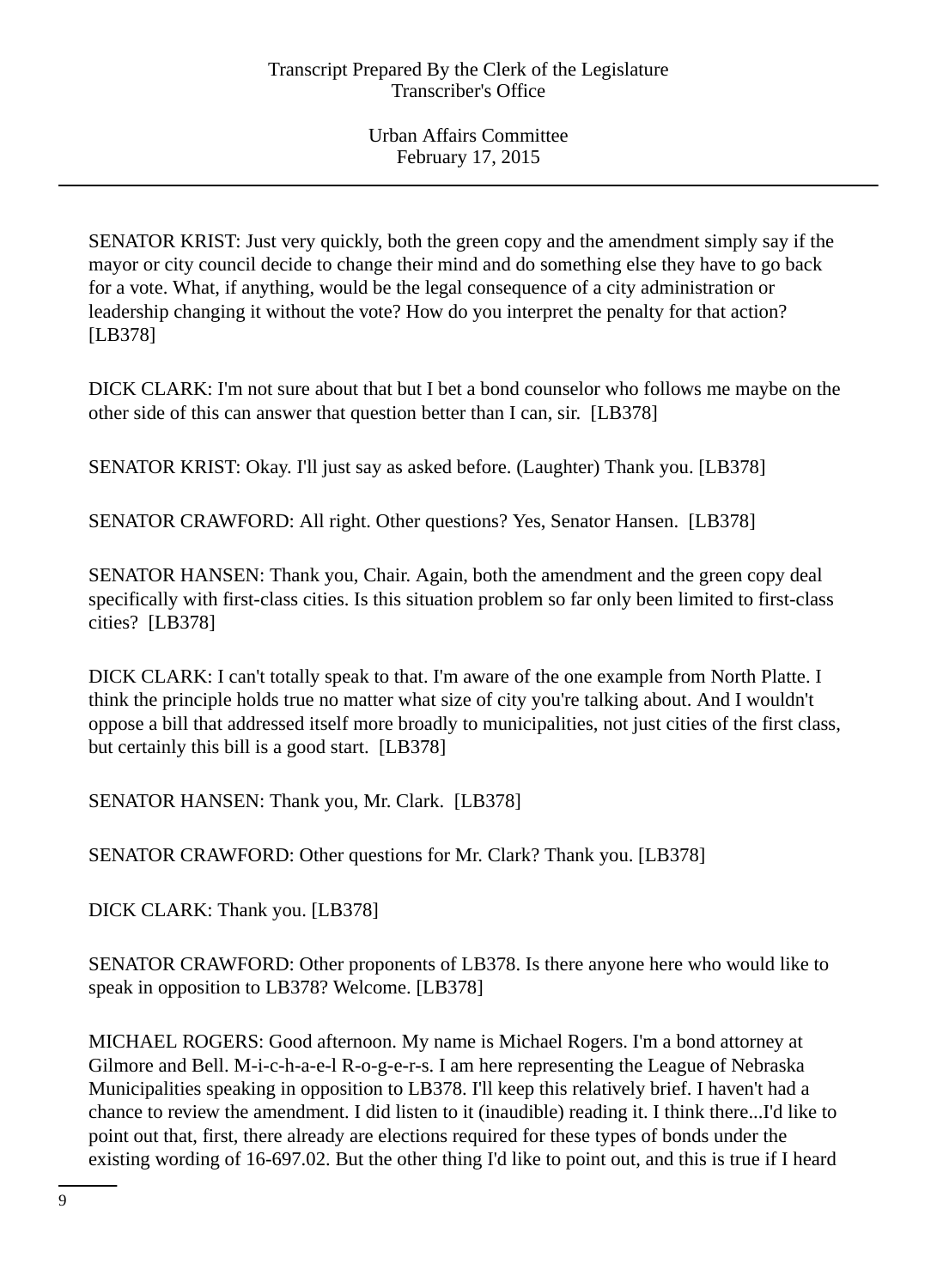the amended language correctly, if a city had issued general obligation bonds and had voted general obligation bonds and decided that they wanted to refund those general obligation bonds and refinance them by using revenue bonds, which do not impose any obligation onto taxpayers, the city would need to hold an election before they could issue revenue bonds and relieve taxpayers' burdens and taxpayer liability. And that seems troubling to say the least, one, because it's expensive to hold a bond election but also by the time you go through the process, the length of time that it would take to hold an election would...could mean that favorable interest rate markets could have gone away and the refunding opportunity might not be possible anymore. So with that, I will be happy to answer any questions. [LB378]

SENATOR CRAWFORD: Thank you, Mr. Rogers. Questions? Yes, Senator Coash. [LB378]

SENATOR COASH: Thank you, Mr. Rogers. I'd be interested in your formal testimony via written once you've had a chance to look at Senator Groene's amendment so that I can be clear where the League stands with regard to the amendment. [LB378]

MICHAEL ROGERS: Sure. Okay. [LB378]

SENATOR COASH: Thank you. [LB378]

SENATOR CRAWFORD: Other questions? Senator Krist. [LB378]

SENATOR KRIST: So the example you gave was in reverse of what I understand the bill actually covers. [LB378]

MICHAEL ROGERS: In reverse of what it's intended to...yeah, that's correct. [LB378]

SENATOR KRIST: You're saying right now that if they went from general to revenue they would have to hold an election. [LB378]

MICHAEL ROGERS: Under the language proposed, they would have...if the...the language is, if I understand it right, talks about changing of the security. Now I understand the example discussed earlier was going from revenue bonds to general obligation bonds. But if you flip it around and you're going from general obligation bonds to revenue bonds, which is a change in the security, it seems the proposed language would also require an election in that instance. [LB378]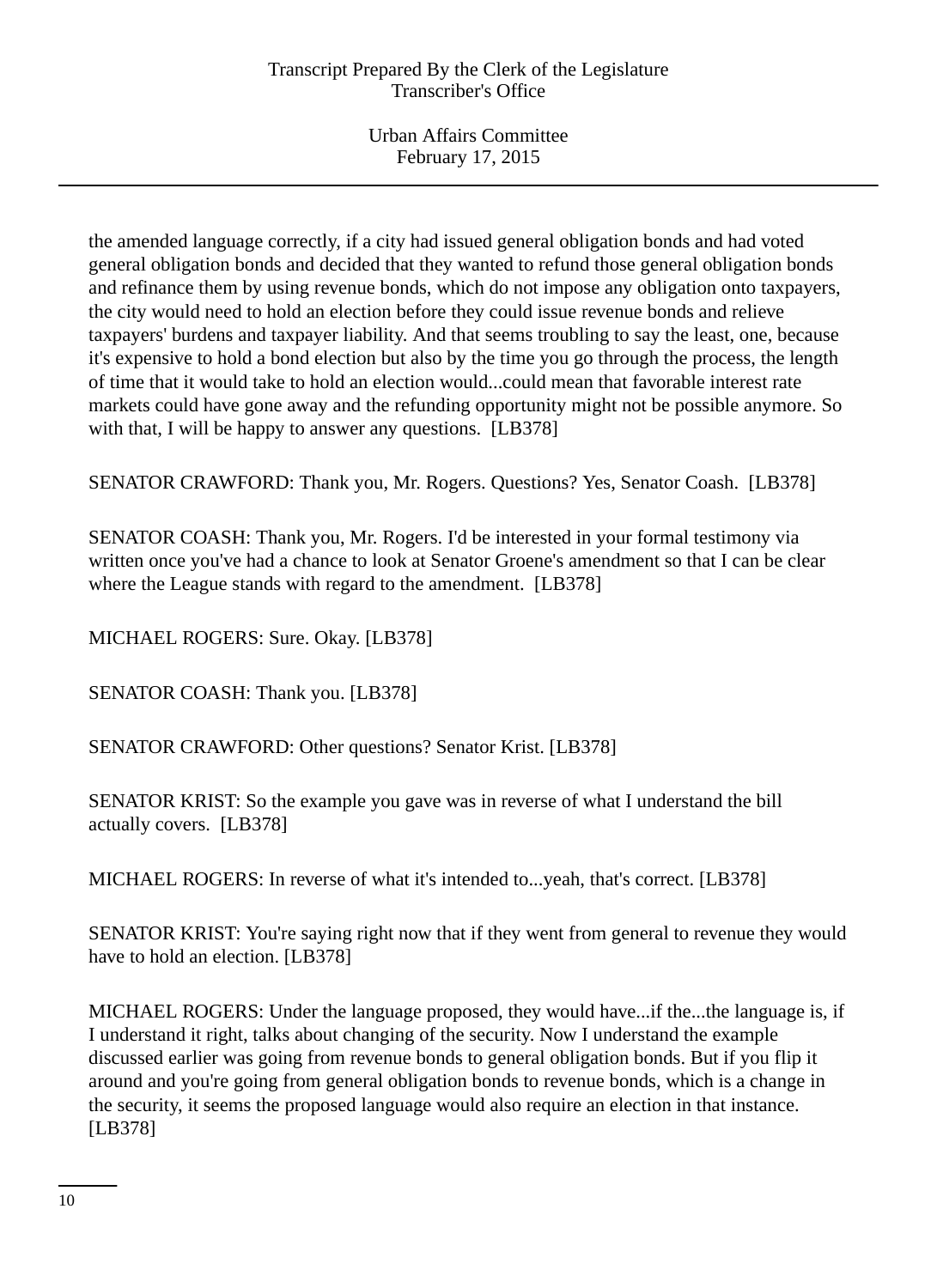SENATOR KRIST: And why would that be bad? [LB378]

MICHAEL ROGERS: Well, one, typically when you are relieving taxpayers from a burden you wouldn't normally think that an election would be required to be held if the bonds are to be paid back solely from the revenues generated from the enterprise, in this case a golf course. The taxpayers wouldn't be on the hook for any bond payments if a revenue bond issue were used to refinance a general obligation bond issue. [LB378]

SENATOR KRIST: Okay. I understand, but what if that jeopardizes the project and continued funding? [LB378]

MICHAEL ROGERS: That's a good question. Yeah. [LB378]

SENATOR KRIST: So probably both ways it should require a vote of the people if you're changing the structure or changing the bond I would say, and I can think of a couple of examples, the Arch being one of them, go in either direction. I think the people should have been consulted, but. I would also be very interested in written testimony so we understand where the League is coming from because it's very important to us that we hear based upon the amendment that's in front of us, so thank you. Thanks for your testimony. [LB378]

MICHAEL ROGERS: Okay. Thank you. [LB378]

SENATOR CRAWFORD: Other questions for Mr. Rogers? I have a question. [LB378]

MICHAEL ROGERS: Yes. [LB378]

SENATOR CRAWFORD: So a city has a proposal. They issue the revenue bonds, and the project does not go as expected. Are there...what are the protections for taxpayers in that case from a bond in terms of our laws and the way bonds operate? [LB378]

MICHAEL ROGERS: Sure. For a revenue bond issue, bondholders' sole source of repayment is the revenues generated by whatever enterprise has been pledged for its repayment. So in the example, a golf course, the revenues generated and it depends also on the how the bond resolution or indenture is worded. Typically operating expenses are paid first and then bondholders are paid after that. And if there is not enough revenue to pay the bondholders, they would receive less than what they're owed. And the taxpayers are not obligated to levy taxes and the city is not obligated to come up with other sources of funds to make those payments. Now sometimes they do find other sources to make those payments. [LB378]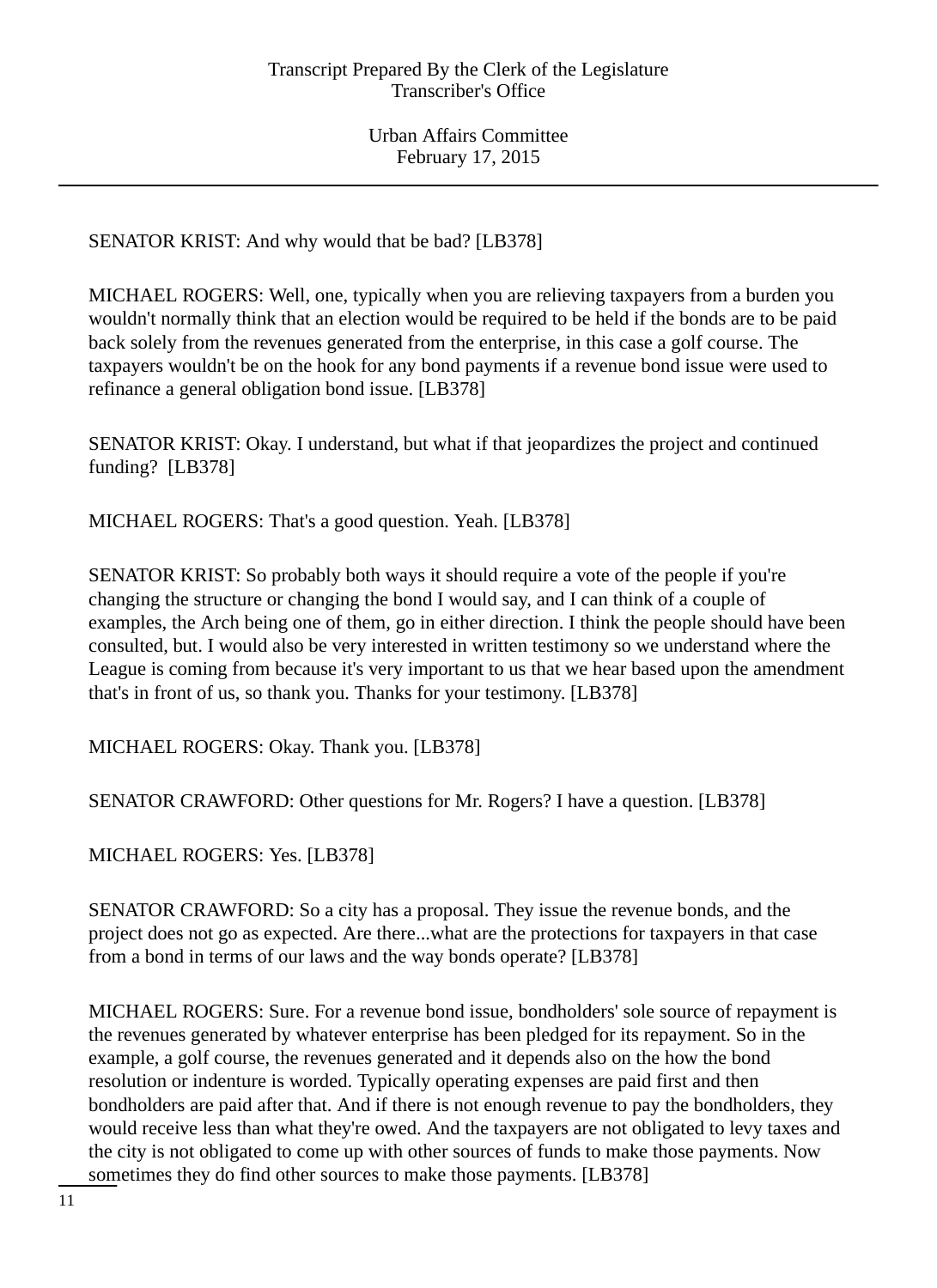SENATOR CRAWFORD: So they wouldn't be obligated to pay back the bondholders, but you said the operating expenses, you know, are paid first. So if something is losing money, is the city, in a case of a revenue bond, obligated for losses of that golf course? [LB378]

MICHAEL ROGERS: The enterprise, the golf course, would be obligated. And, again, if the revenues fall short, the city would not be obligated to levy taxes to make up the difference. [LB378]

SENATOR CRAWFORD: All right. Thank you. Other questions? Thank you. [LB378]

MICHAEL ROGERS: Thank you. [LB378]

SENATOR CRAWFORD: Any other opponents of LB378? Welcome. [LB378]

LYNN REX: Senator Crawford, members of the committee, my name is Lynn Rex, L-y-n-n R-ex, representing the League of Nebraska Municipalities. And we respectfully oppose this measure because of the technical issues with it. Again, we've not had a chance to review the amendment. But if I understand what was read by Senator Groene, and I think I understand his intent, I could understand if you're going from basically a revenue to a GO, but I think there's a fundamental difference when you're going from a GO to a revenue because for the reason, Senator Krist, that Mike Rogers just indicated, you're basically taking the taxpayers off the hook when you do that. So if you can, in fact, have a cost savings and alleviate the taxpayer burden by going from a GO to a revenue, it would seem to me it doesn't make a lot of sense to do an election with that. It would just add to the cost. But I do understand what Senator Groene's point is. I did contact the city administrator of North Platte, and he indicated that this has gone so far back, over 20-some years. So he was not there at the time that this happened. But I can certainly understand the need for greater transparency when you're going from a revenue bond to a GO. With that, I'd be happy to respond to any questions you have. And we would like to reserve the right to submit to you after bond counsel has had a chance to review this more carefully because we've not really seen the amendment. But we appreciate Senator Groene reaching out to them and making a clarification. [LB378]

SENATOR CRAWFORD: Thank you, Lynn Rex. Senator Coash. [LB378]

SENATOR COASH: Thank you, Senator Crawford. Lynn, with regard to the narrow application of this, as Senator Hansen pointed out, just the first-class cities, and I'm sure Senator Groene will address this in his closing, I mean, that he's going after his own community here. But in addition to your analysis of the amendment, I guess I'm interested in the applicability of this to cities of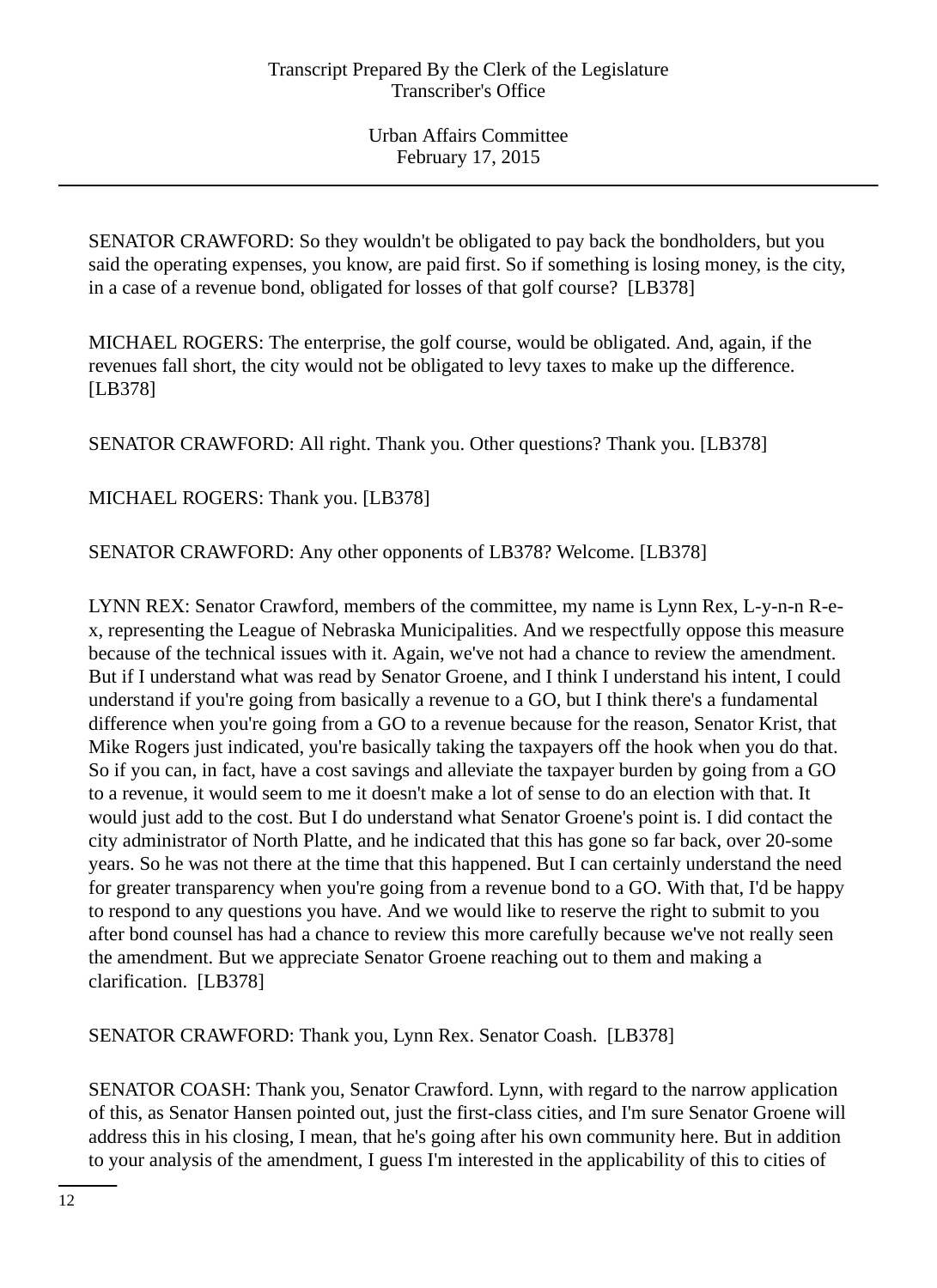different classes and how that might play because I'm trying to be more strategic about when we're picking a particular class of city to have a law apply to it why we're excluding others or why we're including just one. Senator Groene has his own reasons. I'll let him address those. But if you could include that in your review of the amendment, I would appreciate it so I understand... [LB378]

LYNN REX: Okay. We'd be happy to look at that. [LB378]

SENATOR COASH: ...any pros and cons as to why we're just going after this particular class. [LB378]

LYNN REX: And I can say, too, I mean, I've been with the League part time since 1975, full time since 1978, and I'm unaware of any other city that's gone from revenue to GO in this regard. So I don't know if this is just an isolated example. It certainly is in terms of what our experience has been. But that being said, we'll be happy to do that, Senator. [LB378]

SENATOR COASH: Thank you. [LB378]

SENATOR CRAWFORD: Senator Krist. [LB378]

SENATOR KRIST: Thanks. And just for the record, Lynn, and this is...I'm sorry, Ms. Rex, but the...I see a problem both ways in the fact that if I'm the leadership of a city, town, municipality, and we have decided to build the Taj Mahal and we've used revenue bonds to do that and the revenue bonds have fallen flat on their face, if we then would go to general, we'd need a vote of the people in order to do that. Vice versa I think is also a hypothetical that might be true. If we've done general and it's falling on its tail and we go revenue, we're still continuing to pump money into that and we're still I think obligated in some way to say this project is definitely not going to make it and we're going to pull our funding. So I guess as a safeguard for the taxpayers in some ways because no matter what kind of bond issue is out there, if you continue to try to build it and hopefully they will come you could end up with something that's going to fail in the community. That's my only point in terms of going either direction. So I would...you don't have to reply to it if you don't want to, but I think I'd like to hear the logic more clearly after you look at the amendment and why it's good one way but it's not good the other. [LB378]

LYNN REX: Okay. I guess the thing is I can't imagine a city going from GO to revenue unless they're sure that the revenue stream is going to pay for that because you've got to get a clean bond opinion. You're not going to get a clean bond opinion if you don't have a revenue stream to pay for it. But that's... [LB378]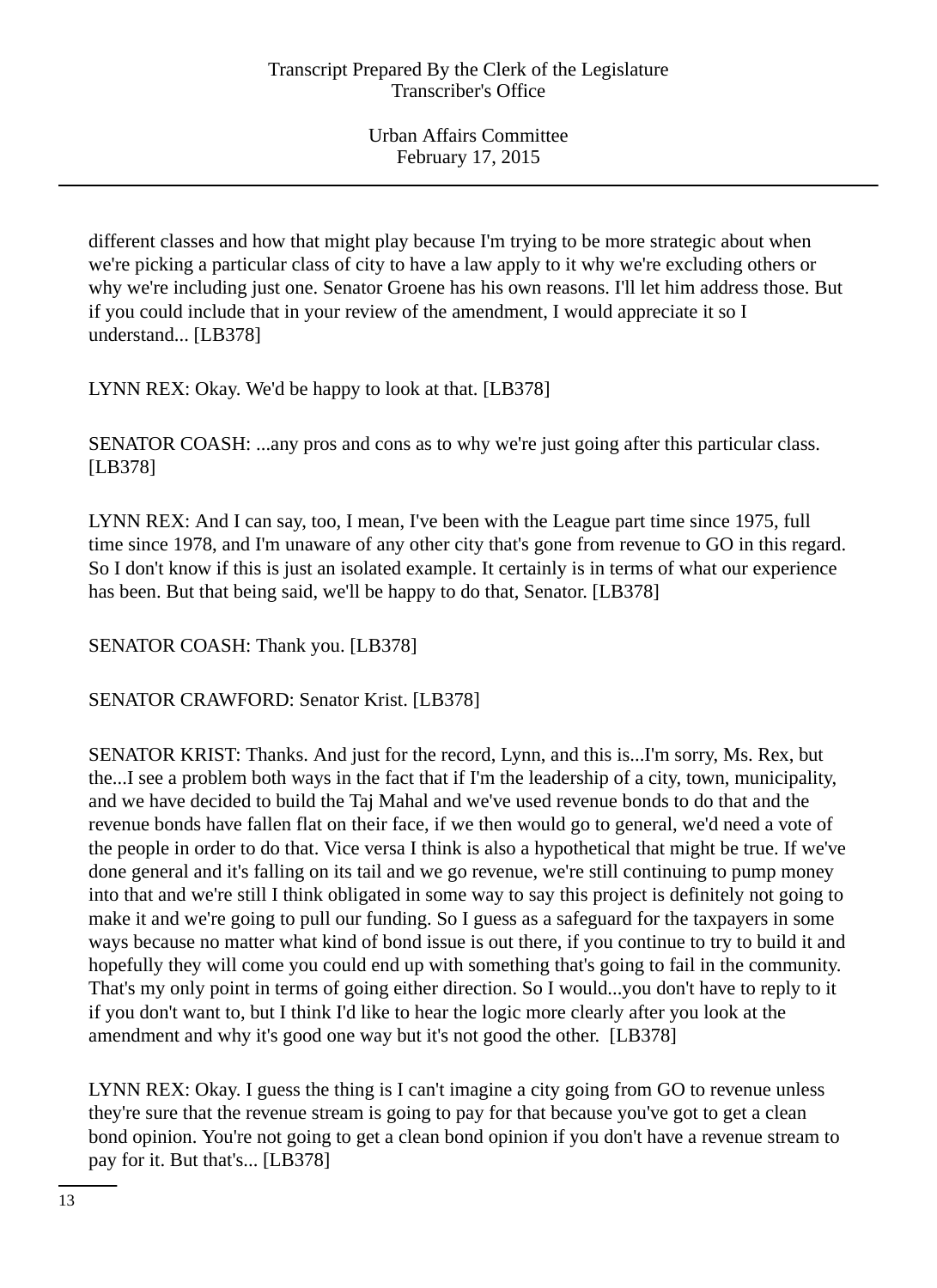SENATOR KRIST: Okay. [LB378]

LYNN REX: And I guess what we're saying is if you can save the taxpayers money because of a refinancing and going one way or the other and you're actually going to take the taxpayers off the hook, if you will, it would seem to me that would be something that you would want to do and that the taxpayers wouldn't have a problem with because they're taken off the hook, to be blunt. [LB378]

SENATOR KRIST: Okay. That's fair. But could you include that in on your written, please? [LB378]

LYNN REX: Yes. [LB378]

SENATOR KRIST: Thank you. [LB378]

LYNN REX: We'll review this and get back to the committee. Thank you very much. [LB378]

SENATOR CRAWFORD: Any other questions for Ms. Rex? So we've talked quite a bit about part of the bill that was talking about if there's a change in financing, and that's what I think you have spoken to the most. So... [LB378]

LYNN REX: Yes, because the statute the senator...statute already requires a vote. It's already there. [LB378]

SENATOR CRAWFORD: A vote of the people, right, right. And so the part that just emphasizes the type of financing if you have that vote, feel that doesn't change sufficiently, that that's pretty much still status quo in your mind. [LB378]

LYNN REX: I mean, I think but, again, we'll review the specific language. [LB378]

SENATOR CRAWFORD: Okay. [LB378]

LYNN REX: But I think from what Senator Groene read as the amendment that when you're going from revenue to revenue on a refinancing that that's okay without a vote of the people, and he's nodding yes for the record. [LB378]

SENATOR CRAWFORD: Okay. [LB378]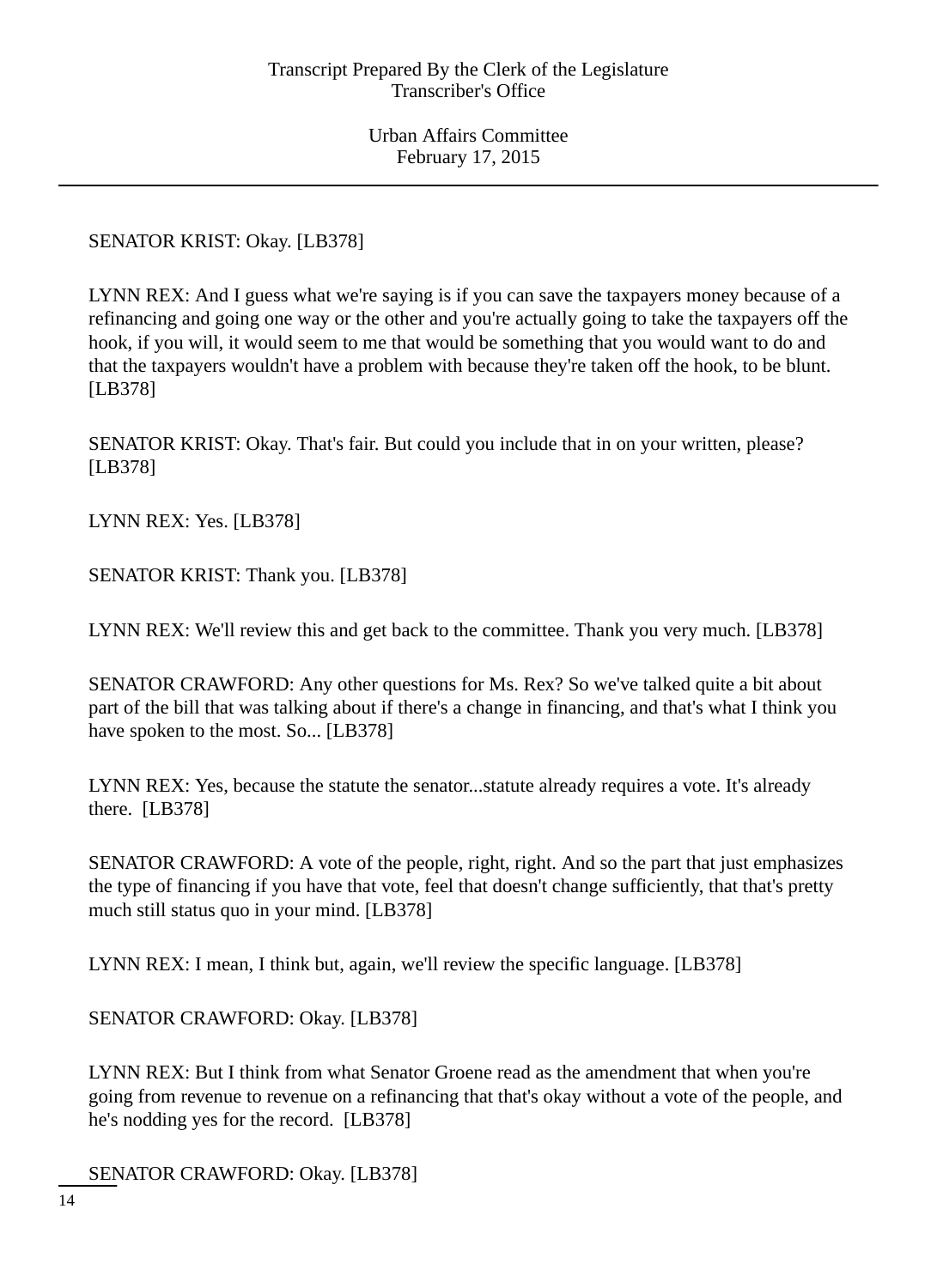LYNN REX: But if you're going from one type of bond to another type of bond, then you'd have to have an election. And what we're suggesting is, with all due respect, you might not want to require an election if you're going from GO to revenue because in order to get...you know, you're going to have to have the revenue stream in order to pay for...in order to get a clean bond opinion in that first instance. So...and you're taking the taxpayers off the hook, so why have the additional cost of the election? Just a thought. [LB378]

SENATOR CRAWFORD: Thank you. Any other questions? Thank you, Ms. Rex. [LB378]

LYNN REX: And we thank Senator Groene for also reaching out to bond counsel and look forward to seeing the amendment. Thank you. [LB378]

SENATOR CRAWFORD: Thank you. Anyone else wishing to speak in opposition to LB378? Is there anyone here wishing to speak in a neutral capacity to LB378? Senator Groene, you're welcome to close. [LB378]

SENATOR GROENE: Thank you, Chairman Crawford. First, on the first-class city, my legal aide or legislative aide got me the definition--all cities having more than 5,000 and not more than 100,000 inhabitants. I did not address that because that was existing law. I had no qualms with that. It's been in the statutes, I don't have the date, but it was there. And it starts out, the mayor and city council of any first-class city. I don't know why they did that and I'm assuming they didn't want Omaha and Lincoln doing it or doing it through their parks department. But, anyway, but that was in existing law and that's what a first-class city is, 5,000 to 100,000 residents. As far as the general obligations argument, that's nonsense. I mean, a general obligation bond gets a lower interest rate because the bond people know that you got the taxpayers. You've got a payer there. The city has the authority to confiscate the taxpayers' money through taxes, so the funds are there. So in almost all instances, revenue bonds are a percent or two higher than a general obligation bond. So the idea that you would go from a general obligation bond to a general...to a revenue bond is foolishness. I mean, you'd be paying more interest. Plus the other thing is if the revenue is coming in, in which the case in North Platte, the revenue from that golf course is going into the general fund if it's not already deemed to go somewhere else. So that is already paying the general obligation bonds because it's coming into the general fund. So to change it...but we all know why this is done. It's a sales pitch to tell the taxpayer it is not going to cost them anything. Now I've got to give my city fathers 20 years ago at least the honesty, they told the folks. They went out there and told them it was going to be revenue bonds. But I just read in the paper the other day, I won't name, it's one of the B towns around Omaha did a softball complex. And they were told that it was going to be revenue from that. I just read it in the paper. They didn't do the fancy...they didn't guarantee that, that enough revenue was going to come in and now they got a mess. Would it have been better before that softball complex was built that in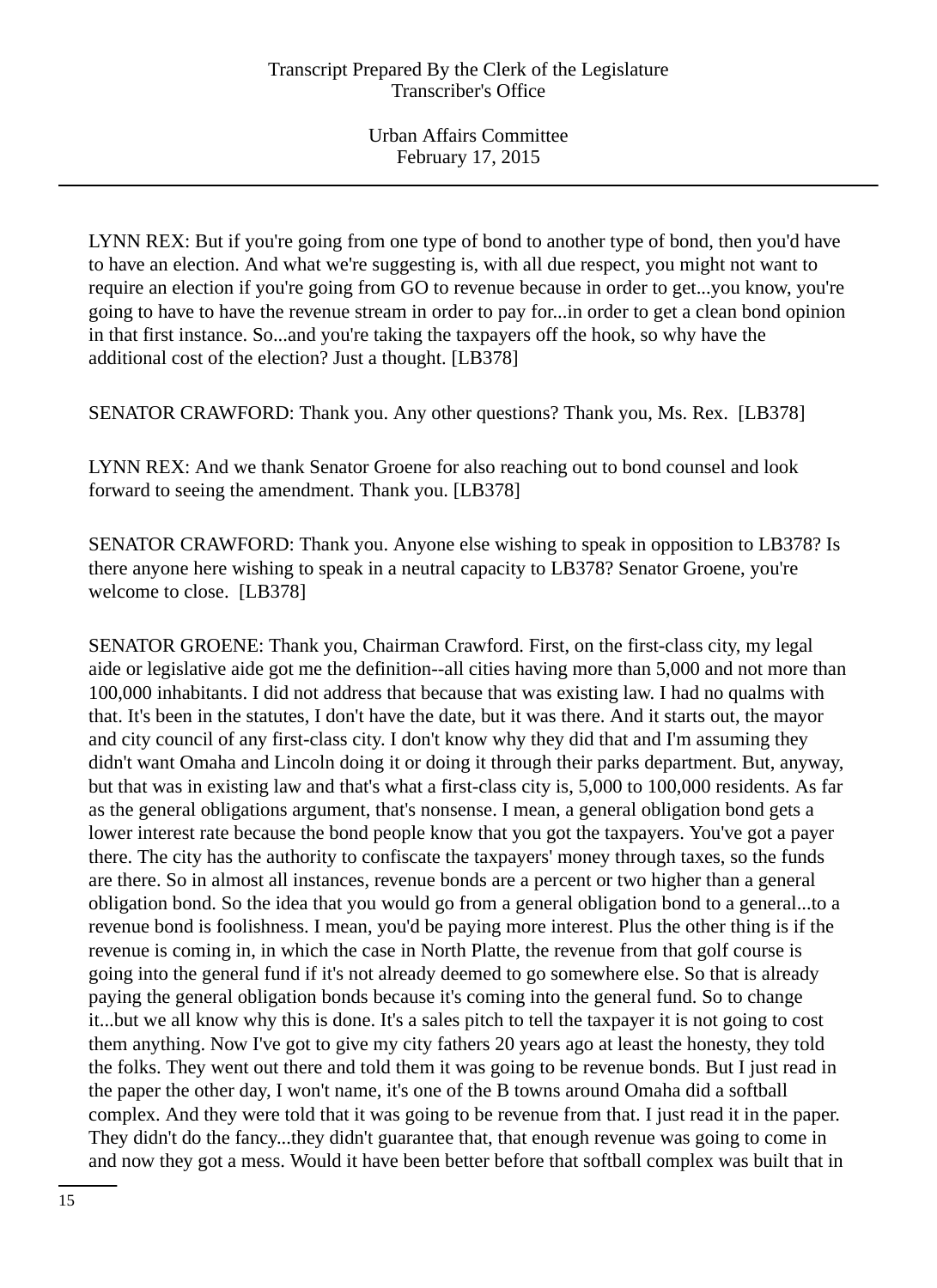Urban Affairs Committee February 17, 2015

the language on the ballot it said this is how we're going to pay for it, and the people would have knew? Now they got a mess. And it's not happening just there. So you say, well, was this the only one you heard about? This is the only one where it was put in writing maybe. But there might have been other ones. But, a wink and a nod, don't worry, we're going to build this. It's going to bring hundreds of people into town for tournaments and golf tournaments, softball tournaments, and you don't worry about it. It's not going to cost you anything. We're going to generate enough revenue and we'll be fine. Let's make sure if you're going to make that sort of promise it's in writing. That's what this does. But the general obligation to revenue bond makes no sense, that argument. But it's happening and it does happen because, you know, there's two things you can hide behind out there as a politician, and that's children and jobs. And some of these things are sold on economic development and jobs. Let's make sure the taxpayers are protected, that when they're told something, it's in writing. There's no harm done here. I mean, if it's not been anybody harmed it's like...and I think you've got your answer, Senator Crawford. On a revenue bond, it doesn't hurt the city's credit rating because they made a good decision. When you buy, and I said a revenue bond has higher interest, well, the buyer will not buy a revenue bond unless the risk is worth it. So it's a higher interest rate than a general obligation municipal bond. But the reason they buy it is because it's tax free because it is a municipal bond. So that worst-case scenarios or the exception to the rules, if any city manager gets to the point or city decides that a general obligation bond is better than a revenue bond, I hope he don't have a job very much longer because the taxpayers are off the hook on that, I mean on the general obligation bond because he's paying more interest...less interest, excuse me. I'm getting mixed up here, but less interest. And if the revenue is coming in, the revenue stream is coming in enough from the golf course or whatever into the general obligation fund, why not manage your money better? Just leave it in the general fund and pay at a less interest on a general obligation bond. So, anyway, like I said, all politics are local but the people need to know how that thing is going to get paid for. You know, in every town it goes around town, well, it's not going to cost us nothing. It's going to be great for economic development, great for tourism. Don't worry about it. We have the highest tax rate, property tax rate in the state of Nebraska of the top 25 cities, our mill levy at North Platte, and this is a big part of it. Eleven million dollars. Our sales tax are about \$6 (million); our property taxes are about \$3.5 (million). Out of the last 20 years, one year went to this golf course, our entire revenue. So it is an important issue. And I don't want another city to get caught. So thank you. [LB378]

SENATOR CRAWFORD: Thank you. Questions for Senator Groene? So is this what you gave us a copy of, this ballot? This was the original. [LB378]

SENATOR GROENE: That was the original ballot and then the flyer I gave you is how it was sold. There was no indication how that... [LB378]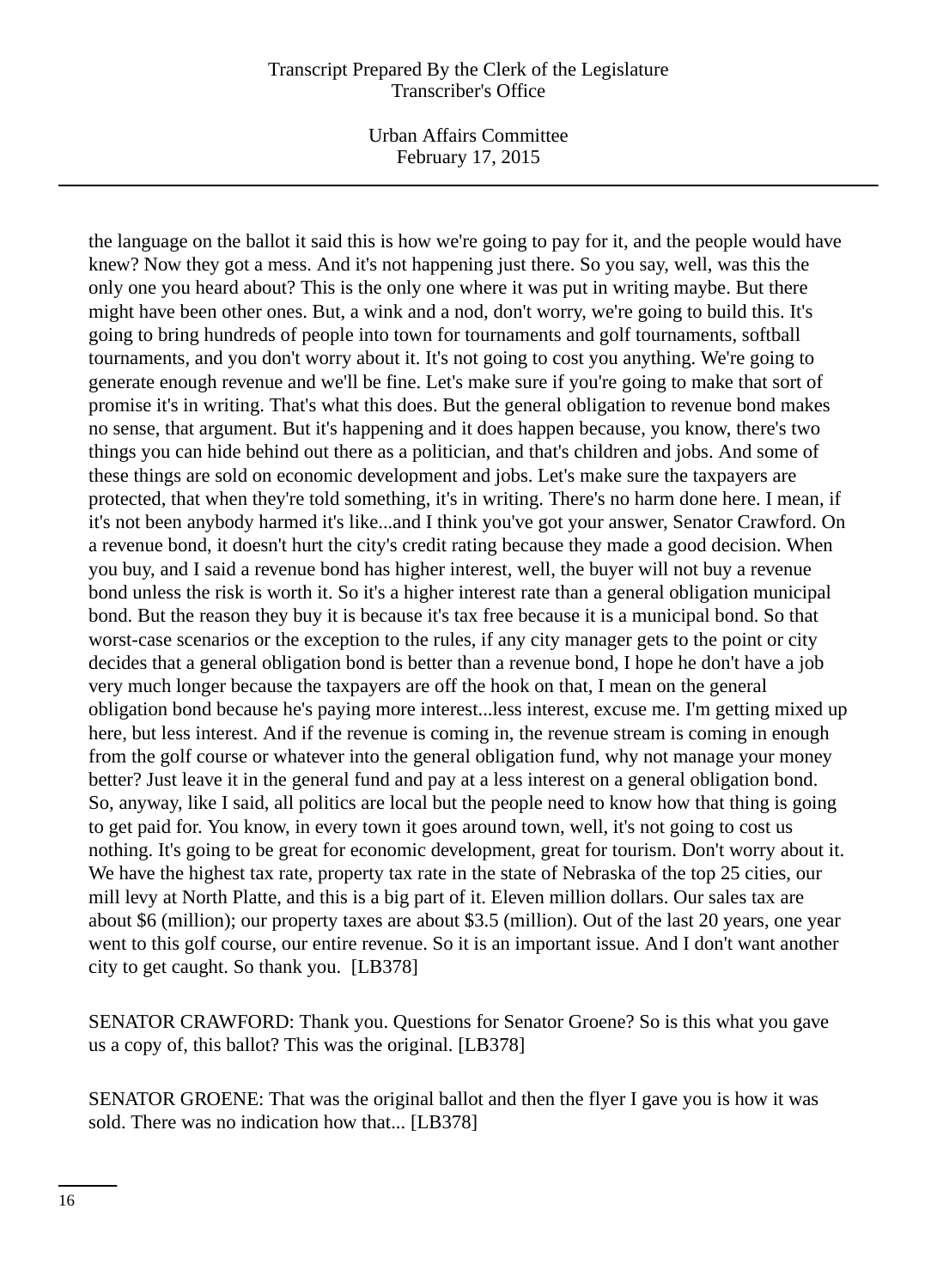SENATOR CRAWFORD: How it was being funded in the original ballot measure? And that's part of your intent of the bill as well. [LB378]

SENATOR GROENE: Yeah, it will be. The language will be on it. This will be paid for by general obligation guaranteed by the taxpayers of River City. Or it's going to be revenue bonds. Or we're going to just pay for it in cash. We got enough cash laying around we're going to buy a golf course. But it needs to be told to the voter. [LB378]

SENATOR CRAWFORD: So has the mayor or city council lost reelection based on this issue? [LB378]

SENATOR GROENE: I don't think a couple of them are living there anymore. (Laugh) No, it's been 20 years and it's...there's some...what was really sad about it, there was some good citizens got together and they said let's do this, and they backed it and they had a committee. And then when things started going south, they said, well, we'll handle it. We'll manage it. We'll manage it and we'll make sure everything is...whatever we have to do. Well, the city government said, no. They kicked them off to the side and government can do better. Well, government didn't do better. Those folks wanted to stand behind there. And then there were some hard feelings over the whole issue. One thing, I'd like to apologize to Lynn Rex and the League of Municipalities, I'm learning the process. I should have got that amendment to them beforehand. [LB378]

SENATOR CRAWFORD: Okay. We will do that. [LB378]

SENATOR GROENE: I just completely overlooked it. Did you hear that, Charlie? (Laugh) Anyway, so anyway, I wasn't trying to keep anything from them. Thank you. [LB378]

SENATOR CRAWFORD: (Exhibits 4 and 5) All right. Thank you. Thank you, Senator Groene. Thank you. And we have letters of support from Ed Rieker and Dr. Gary Heinzle. Any other...and those are the letters of support we have for LB378. So this will close the hearing for LB378. And we will open the hearing on LB540, and I will turn the floor over to Senator Krist. [LB378]

SENATOR KRIST: Senator Crawford, when you're ready. [LB540]

SENATOR CRAWFORD: (Exhibits 1 and 2) Thank you. Good afternoon, Senator Krist and members of the Urban Affairs Committee. My name is Senator Sue Crawford, S-u-e C-r-a-w-fo-r-d, and I represent the 45th Legislative District which includes Bellevue, Offutt, and eastern Sarpy County. In 1987, the Legislature passed LB227, adopting for the first time a statewide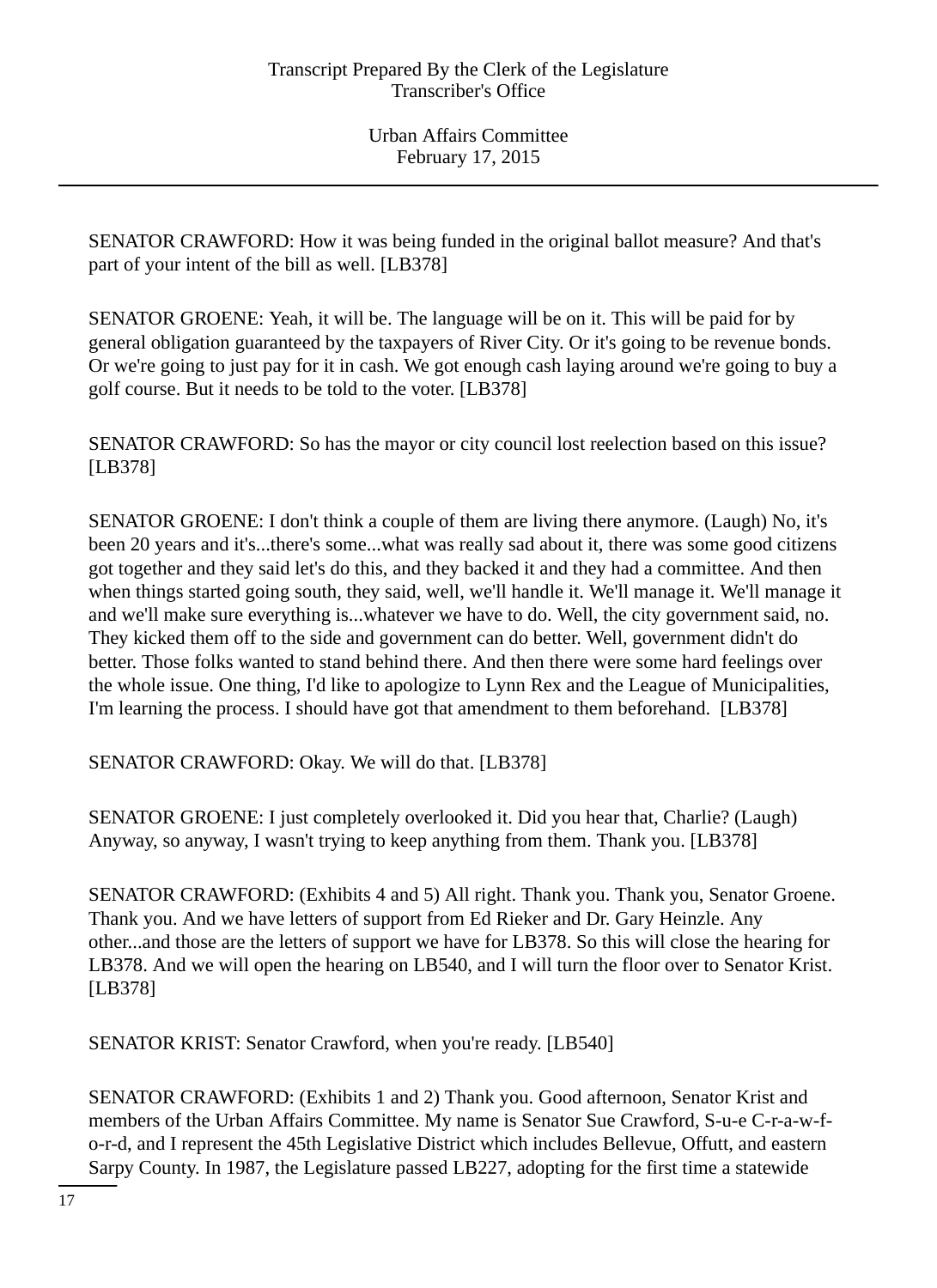Urban Affairs Committee February 17, 2015

building code to govern the construction, reconstruction, alteration, and repair of buildings in Nebraska. The purpose of the state building code is to protect the life, health, property, and public welfare of Nebraskans by adopting minimum standards for building design and construction and to provide for the use of modern and innovative construction techniques. Since 2003, Nebraska has adopted a series of model codes published by the International Codes Council, or ICC, a national association that develops model building codes and standards. Nearly all state and local governments nationwide have adopted one or more of the ICC model codes. The state building code consists of three model codes: (1) the International Building Code, or the IBC, which covers all new construction except one- and two-family dwellings; the International Residential Code, or IRC, which covers new construction of one- and two-family dwellings; and (3) the International Existing Building Code, or IEBC, which covers repair, alteration, addition, and change of occupancy for existing buildings. New editions of these codes are published every three years and we currently have adopted by reference the 2009 versions of the code with the exception of one section of the IRC. LB540 would adopt the 2012 versions of the IBC, the IRC, and the IEBC with two exceptions. First, the bill will not adopt the energy efficient chapters of the 2012 IBC and IRC which correspond to the 2012 International Energy Conservation Code, or IECC. As the committee may recall from our briefing with the Nebraska Energy Office earlier this year, the current state energy code is the 2009 IECC. Prior to the 2012 code cycle, there was not a direct correlation between this energy code and these other two codes. And since no bill was introduced to update the energy code this year and since the energy code is...also is related to our energy office, we feel it's important to just focus on the building code with this bill and discuss the energy code with a separate bill. Secondly and most importantly, LB540 would not adopt Section R313 of the IRC which would require that new one- and two-family dwellings and townhouses include a fire sprinkler system. While I was not a member of the Legislature at the time, the residential fire sprinkler mandate faced significant opposition when the issue was debated in 2010 and 2011. At that time, the decision of the Legislature was to exclude the fire sprinkler mandate but to allow political subdivisions to opt in should they choose to do so. LB540 would maintain that status quo in regard to fire sprinklers. Although I suspect that several people behind me will address the issue in their testimony, I would note that to date only California, Maryland, and the District of Columbia have elected to adopt the IRC fire sprinkler mandate. And many other states have gone so far as to prohibit local governments from opting in to the fire sprinkler mandate. Under current law, political subdivisions which adopt a local building code must adopt the state building code but have the option to modify their local code as long as it conforms generally to the state building code. Among the allowable modifications is the option to adopt new editions of the code which make up the state building code. Both the city of Lincoln as well as cities in Omaha area are currently in the process of adopting the 2012 editions of several codes. So LB540 would bring the state in line with what's already happening at the local level in Omaha and Lincoln. As the committee will see from a series of maps that were included in their materials, states vary in the statewide adoption of the building codes. Historically, Nebraska tends to lag somewhat behind other states in adopting their building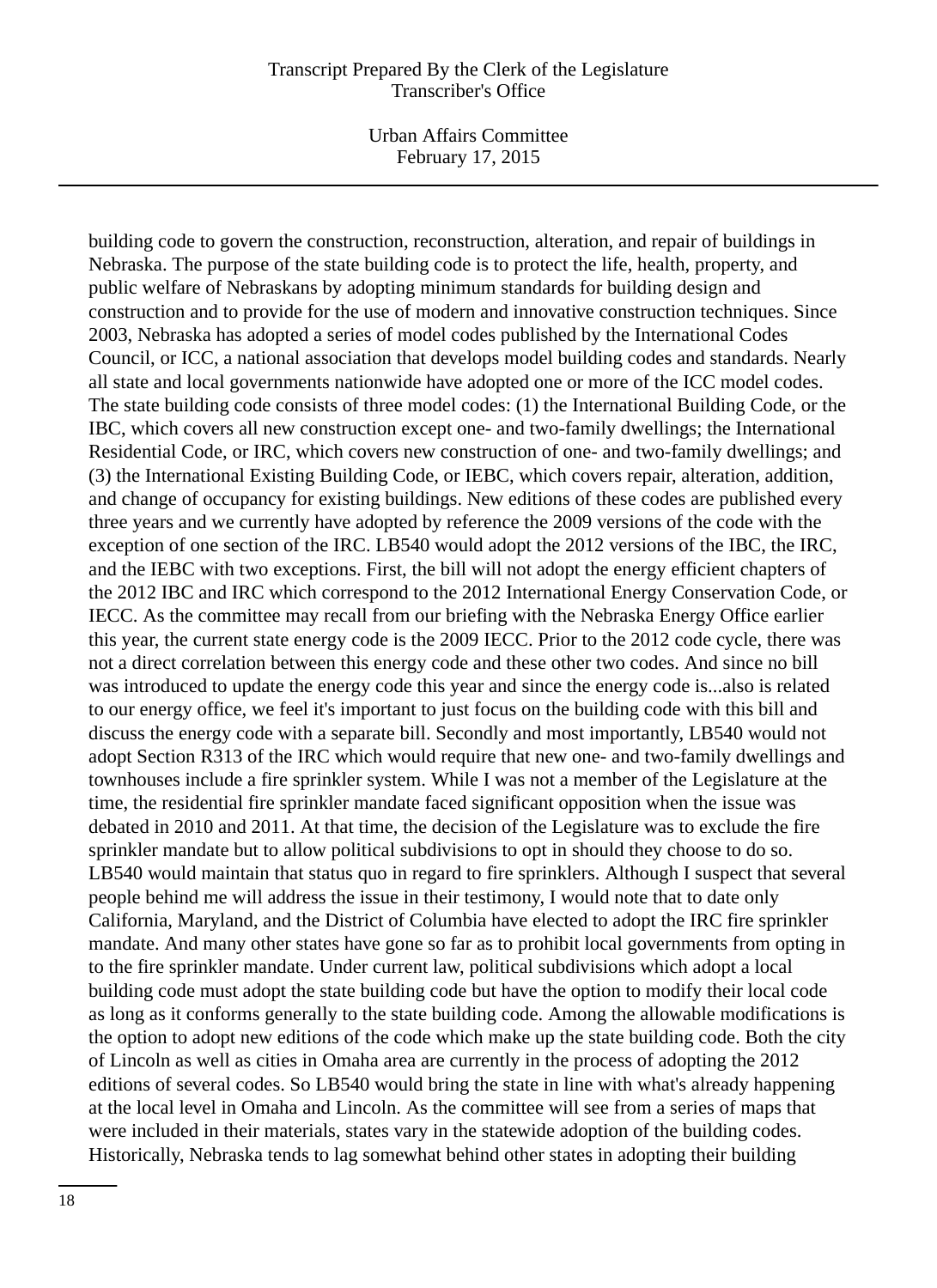Urban Affairs Committee February 17, 2015

codes. While we are currently in the 2009 editions of codes, a large number of states have already adopted the 2012 editions and recently the state of Maryland became the first state to adopt the 2015 editions of the IBC and IRC. As other states begin to move forward in adopting the 2015 codes, I think it's important that the Legislature take a serious look at updating our state building codes from what is now a six-year-old set of codes. And I hope that LB540 helps to start that discussion. Also note again that these discussions about the 2012 code are already happening in the Omaha and Lincoln area. So that helps us understand what's really in those codes and what those implications would be for the builders. The committee should have received in their materials letters of support for LB540 from the homebuilders associations of Lincoln and metro Omaha, and the Metro Omaha Builders Association, as well as the American Institute of Architects, Nebraska Chapter. A representative from the International Code Council will be testifying behind me to talk about the code promulgation process, and several code officials from local governments are here as well. I will likely defer any technical code questions to them, but I'm happy to answer any other questions the committee may have at this time. [LB540]

SENATOR KRIST: Any questions for Senator Crawford? Thank you. [LB540]

SENATOR CRAWFORD: Thank you. [LB540]

SENATOR KRIST: And I know you'll be around for closing. [LB540]

SENATOR CRAWFORD: I will be around to close. [LB540]

SENATOR KRIST: First proponent for LB540. Welcome. [LB540]

RICHARD HAUFFE: (Exhibit 3) Thank you very much. Thank you very much, Senator. My name is--as you can tell from the cover of this publication being handed out to you--Rick Hauffe, and that's not the subject of this presentation. It's actually a series of slides that I had put together because I think it does a pretty good job just to give you an idea of the history of code development going back from Hammurabi's Code, which is the first page. But also how a series of disasters in the twentieth century and into the twenty-first century have shaped the direction and the reasons for the kinds of codes. And I'll flip through this if you don't mind, and if you want to flip with me that's great. But I'm just going to touch... [LB540]

SENATOR KRIST: Mr. Hauffe, could you just say for the record and spell your name for the transcribers? [LB540]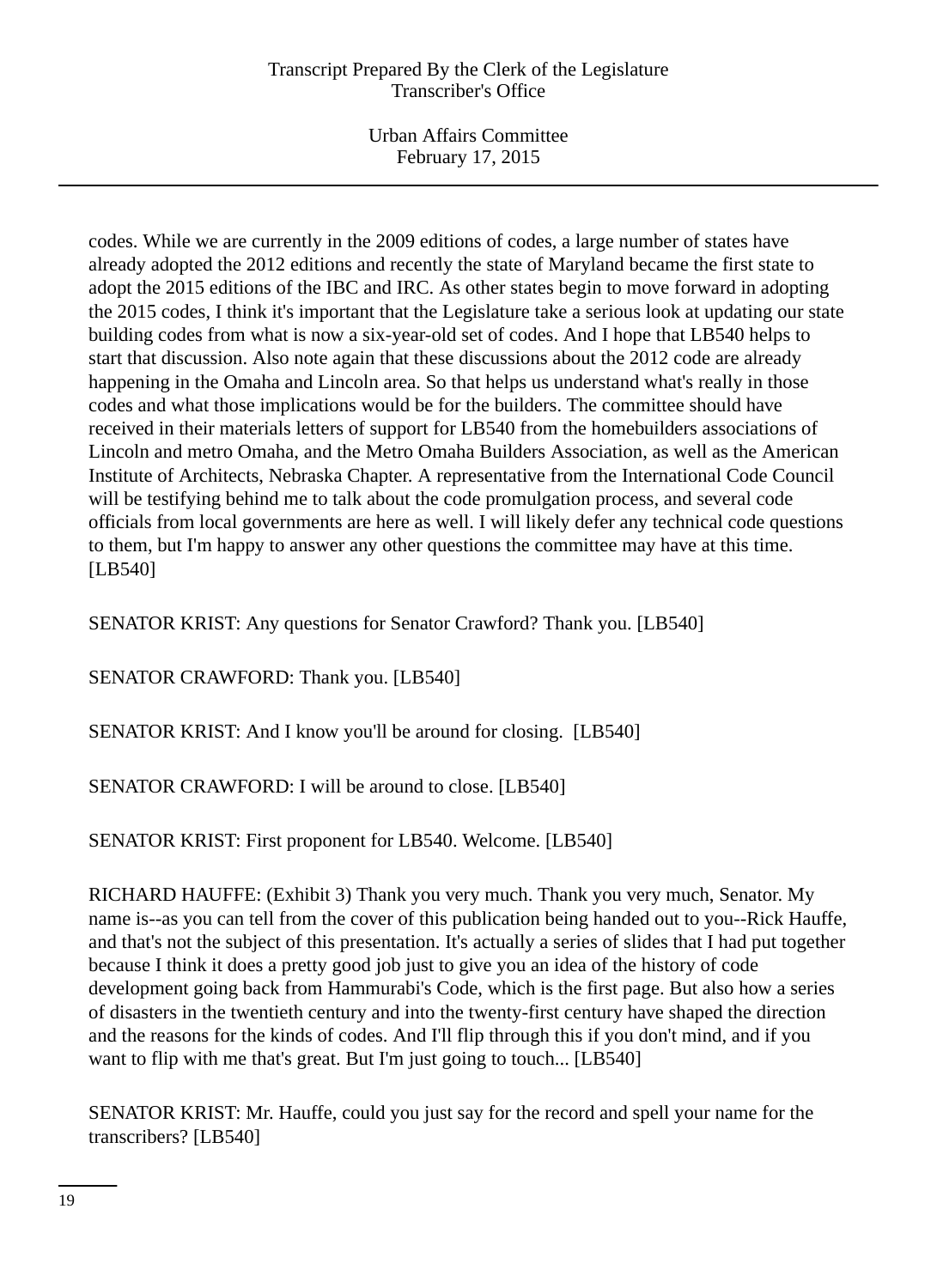RICHARD HAUFFE: I'm sorry. Yes, it's Rick, R-i-c-k, H-a-u-f-f-e. [LB540]

SENATOR KRIST: Thank you. [LB540]

RICHARD HAUFFE: By the way, Hammurabi's Code has rather strict provisions there. You'll see those in red. We don't do that anymore I'm pretty sure. (Laughter) But the...you know, death is a pretty good deterrent. [LB540]

SENATOR KRIST: For the enjoyment of the folks sitting here, the code says that a builder shall be put to death for doing it. (Laughter) The builder's son shall be put to death for it. [LB540]

RICHARD HAUFFE: That's right. [LB540]

SENATOR KRIST: I'm sure we can sell that to the builders. [LB540]

RICHARD HAUFFE: Details. [LB540]

SENATOR KRIST: Yeah, details. [LB540]

RICHARD HAUFFE: Details. But some of the disasters, great disasters of the twentieth century have shaped policy. I would ask that you just keep flipping through. There's one that's titled May 3, 1909, the Rhoads Opera House. Doors, exterior doors, you know, these days have to open out as you exit. And in these days they were built so that they opened in. And when they had a fire here which cost hundreds of lives, 170 people died, the exits were jammed because people rushed and panicked. But and of course, you know, there was a kerosene lamp next to a gas tank and that started the fire in this theater, and people were taken by surprise. There's the Triangle Shirtwaist Factory fire which is infamous. The Cleveland Clinic fire talks about chemicals being stored, light bulb igniting film and which hit into chemicals, and what cost so many lives wasn't the heat so much as it was the poisonous fumes that were generated, swept through the building, and a lack of exits. The New London, the March 18, 1937, New London Texas explosion, the school. Back in the height of the Depression, this school was a model for the nation because of the oil boom down in Texas. They built a great structure with concrete and steel. And below the surface there was a pocket of or open area and somebody got a bright idea that they should take some of the waste gas from the oil fields, pipe that in, and rig it up to the heating system. And since unregulated natural gas has no odor, no appearance, that pocket underneath the building turned the building into a giant bomb and blew it up. But, you know, we learned from these mistakes. There's great tragedies that get involved; 295 students perished. The Cocoanut Grove fire, which is November 28, 1942, if you notice from the center of the building there's an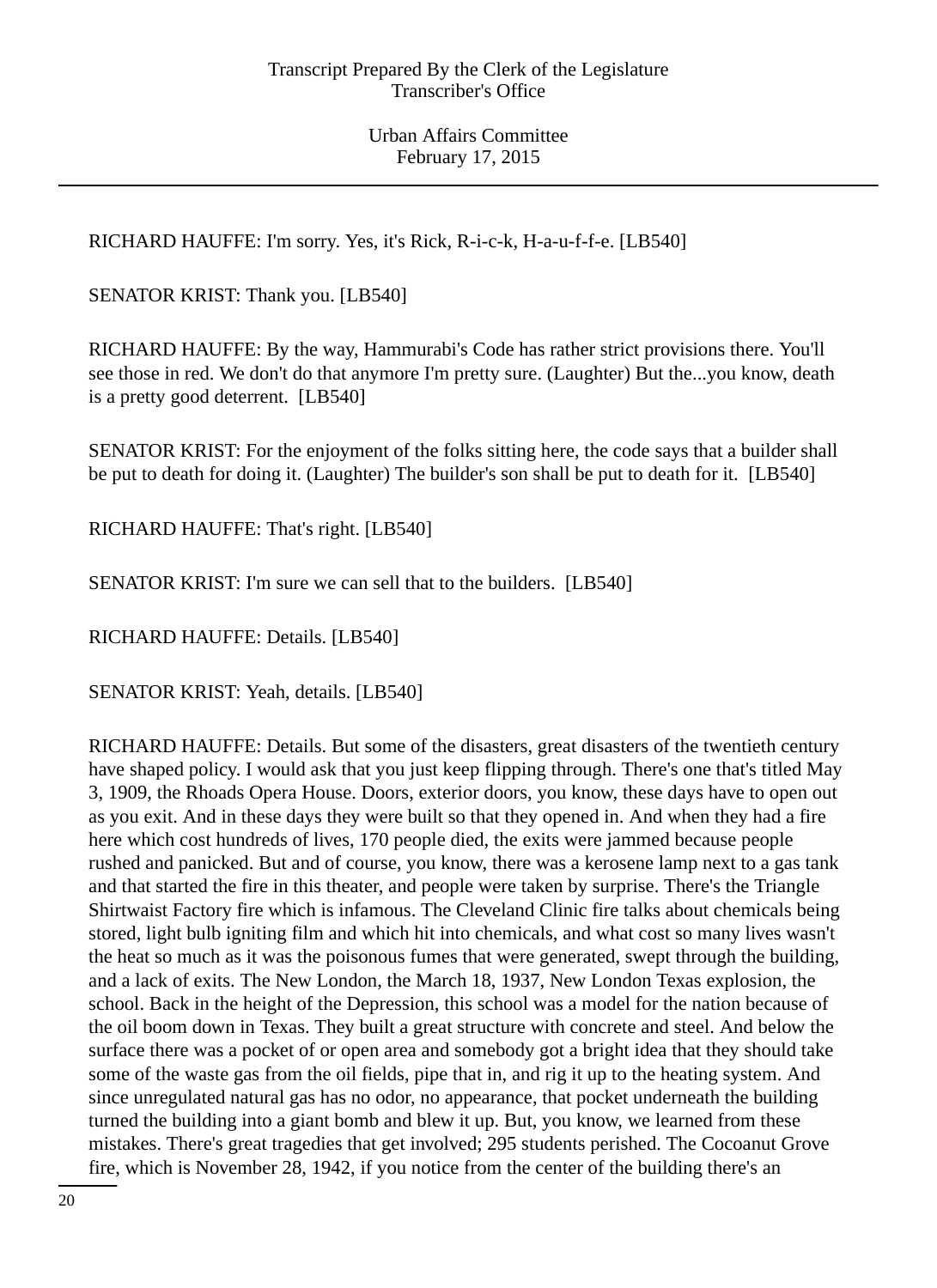Urban Affairs Committee February 17, 2015

opening, that was where the revolving door was. You'll notice there are no exits on the sides of that revolving door. When the fire spread and it spread through very quickly, and this was a speakeasy from the thirties and forties in Boston, it flashed over very quickly. But people jammed that door. They had to take the door apart in order to get rescuers in, and they basically just extracted bodies. It was 492 people died. October 20, 1944, Cleveland East Ohio Gas explosion. There was a giant tank farm filled with tanks holding a liquefied natural gas. A seam on one of the tanks had deteriorated and it was emitting vapor. That vapor was caught up by winds off Lake Erie which put it down into the sewage system. It eventually ignited and blew things up using the sewage system. They contained the one tank explosion, but later on additional...another tank exploded and the whole tank farm went up. And, again, more of the gas seeped down into the sewage system and blew up more houses in a widespread area in the neighborhood. Let's see, the Beverly Hills Supper fire, this was a case of shoddy construction, wiring, and a lack of regulation. The regulators simply let them get by. And it was, there were insufficient exits. But, again, you know all these things get addressed over time in local codes and in, you know, in the model codes that we produce. There's the Station Nightclub fire featuring the wonderful rock band, big hair band, called Great White. They used pyrotechnics inside, they had flammable materials inside the building that rushed the fire forward. And exits, again, were blocked. There's another one, we don't have to tell people in Nebraska anything about tornadoes, but the great twister system that came through April 25 through 28, 2011, resulted in a lot more attention being paid to those kinds of structures you can put in homes or in shopping malls or in big box stores for people to find shelter. And of course, Hurricane Sandy has changed things and the drought out in the Southwest have changed focus. Get to some slides here that came from FEMA. FEMA is taking a much more active role in code development. The word resiliency gets used a lot more in discussion, and what that means is because you keep your codes up to date, you are creating new structures or retrofitted structures that are more capable of sustaining the new kinds of issues that can cause destruction. Whether they're man made, terrorism strikes, or railcar crashes, whether they're tornadoes, high winds, intense cold, intense heat, and drought, they've taken a real strong interest. FEMA and ICC and the design community are partnering a lot more for creating the kinds of communities and developments that are more resilient, that cost less to repair if you have a problem or prevent losses of life and losses of property. Insurance industry is very much involved in this discussion as are state and local jurisdictions, the code officials, and the entire what we call the build environment community. On this page we have a list of the 15 different code books that the ICC produces. Our newest codes are the International Green Construction Code, and then the International Swimming Pool and Spa Code. There's references made to those in the IRC and the IBC. But what the international codes are devised to do is address everything from fire safety and construction and put them all in one document. Even though we split them up into 15 books, these are 15 subjects. These are correlated. They refer to each other. You know, any qualified builder can use these to stay within...and building designer to stay within what is considered the acceptable minimal standard for that year that the model code was produced. And as you can see, there's quite a list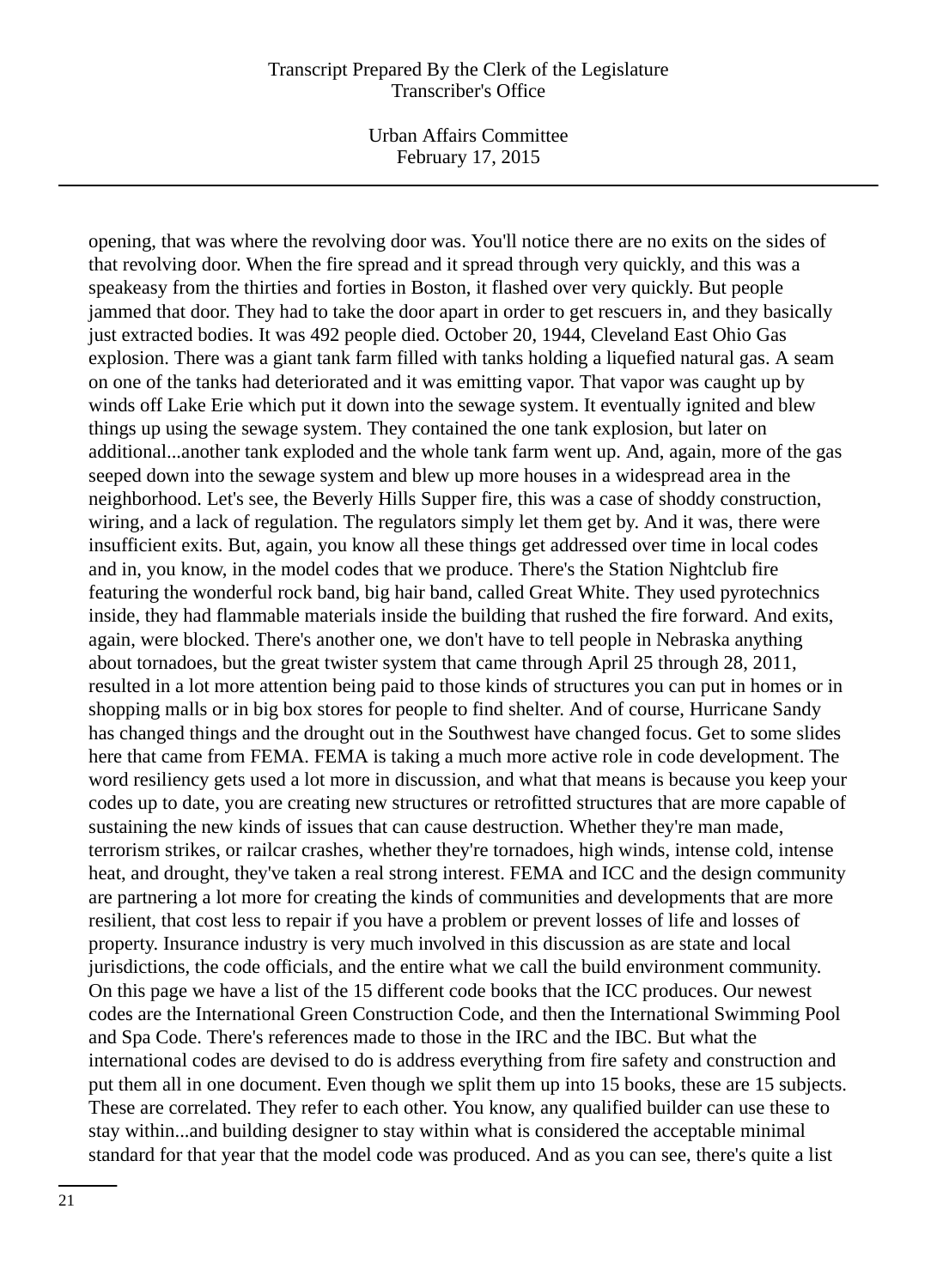of subjects. Next page is the ICC. Although we were chartered in 1995 and produced our first set of codes in the year 2000, we just didn't start then. We are the combination of the three major building code companies that had existed going back to the twenties and thirties and forties. And you'll see those listed right here on this page: BOCA, the Building Officials and Code Administrators International; International Conference of Building Officials, ICBO; and then of course the Southern Building Construction (sic--Code) Congress International and they tended to be more geographic. And there were a lot of overlap but they felt it's time to bring these organizations together. And... [LB540]

SENATOR KRIST: Mr. Hauffe, I'm going to interrupt you for just a second. [LB540]

RICHARD HAUFFE: Yes, sir. [LB540]

SENATOR KRIST: You're pressing on ten minutes, so I'm going to give you a minute or so to kind of wrap things up. [LB540]

RICHARD HAUFFE: To wrap it up. [LB540]

SENATOR KRIST: Yes, please. [LB540]

RICHARD HAUFFE: Okay. Right now, the International Code Council is...goes through a process of two separate hearings and there is a chart that...toward the back here, we have two sets of hearings with the emphasis being that we bring in industry, we bring in the experts, the designers, and everybody to go through the first round of hearings and proposals. And that hearing is coming up for the Group A codes and that's like almost half of the codes coming up in April. And we are right now creating the 2018 codes. So the technology that is going into those codes that are going to be published in 2018 is best practices of 2015. And we have Group B coming up next year. And then the final code hearings for Group A are at the end of this year or this fall. The International Code Council is made up of 57,000 members, largely code officials who bring to our codes the local perspective and desires. Anyway, Mr. Chairman, I stand ready to answer any questions but I also want you to, just encourage you to hang onto these booklets. It does walk you through the code development process and what it is and maybe help you decide what it isn't as well. [LB540]

SENATOR KRIST: Sure. Thank you. And this will be part of the record, so we will have it for reference. Any questions for Mr. Hauffe? Seeing none, thank you, sir, for your testimony. [LB540]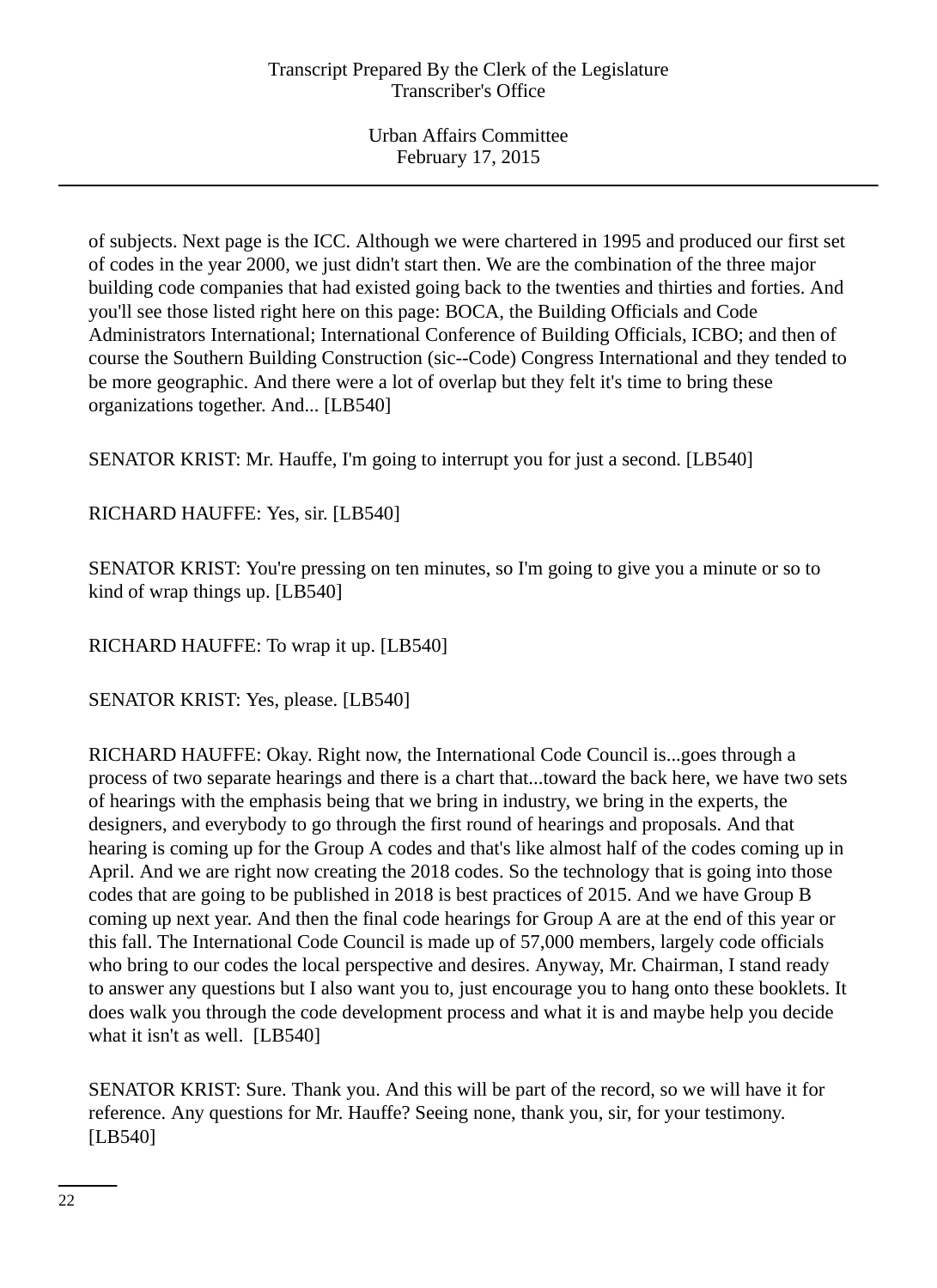### RICHARD HAUFFE: Thank you. [LB540]

#### SENATOR KRIST: Any other proponents for LB540? Welcome. [LB540]

JAY DAVIS: Good afternoon, Senator. Thank you, Senator Krist and the rest of the members of the committee. My name is Jay Davis. I'm the assistant planning director and superintendent of the permits and inspection division for the city of Omaha. I'm not going to go into Mr. Hauffe's presentation, and Rick and I know each other very well. But I am also a member of the ICC. I'm also a member of the major jurisdictional committee, so I work across the country with counterparts in the adoption of code or talking about code problems we do or do not have is common. Currently, the city of Omaha along with the city of Bellevue, Papillion, La Vista, Ralston, Gretna, Sarpy County, Valley, Washington County sat down about a year ago and decided that we were going to adopt the same code with the same amendments across the board. So we worked through our groups. We went to the building groups and received their permission or kind of their blessing on what we needed to do for our local amendments. I, for one, am willing to move away from the amendment process a little bit. I think that we spend a lot of time in committees working on code and the adoption process and we kind of vet these things out pretty thoroughly before they get to us. As we move forward, we discover things within the process whether it be new construction techniques. The University of Nebraska is one that is great about getting new techniques out there for builders to use and the codes don't keep up. So as a building official the code moving forward for us really helps that process. It keeps us in line with the other communities. And, again, it is a minimum standard. We love it when you go above the minimum standard; but for the most part, we just have the minimum standard out there so that our job as building officials is to protect your life and your family's life from wherever you live, work, or play. In fact, that's actually hanging in my office. I believe that very firmly. Do codes make a difference? Yes. Do they make a difference in...do incidents or tragedies cause things to make codes change? Yes, they do, even in Omaha. Locally, I'm dealing with a new proposal to deal with a boarding house issue based on two fatalities. Last year as a building official, I had the worst year of my life to be very honest with you. I had four fatalities. I think the fire department and I have gotten closer than we ever intended to be based on that; and because of that, we're changing rules to make it a little bit safer. The state level adoption only gives me another tool to work with. We're going to move forward with the 2012, we were going to anyway. We don't want to move to 2015 just yet. We think there are some things to be looked at in the 2015. But I would venture to say in 2016 we're going to be back looking at that on a local basis whether the state needs to do that or not. We do need to kind of move forward out of the 2009 as there are some things in 2009 that just don't fit very well with today and the construction techniques that we're looking at. So here to answer any questions that you have. I don't want to belabor the point. But... [LB540]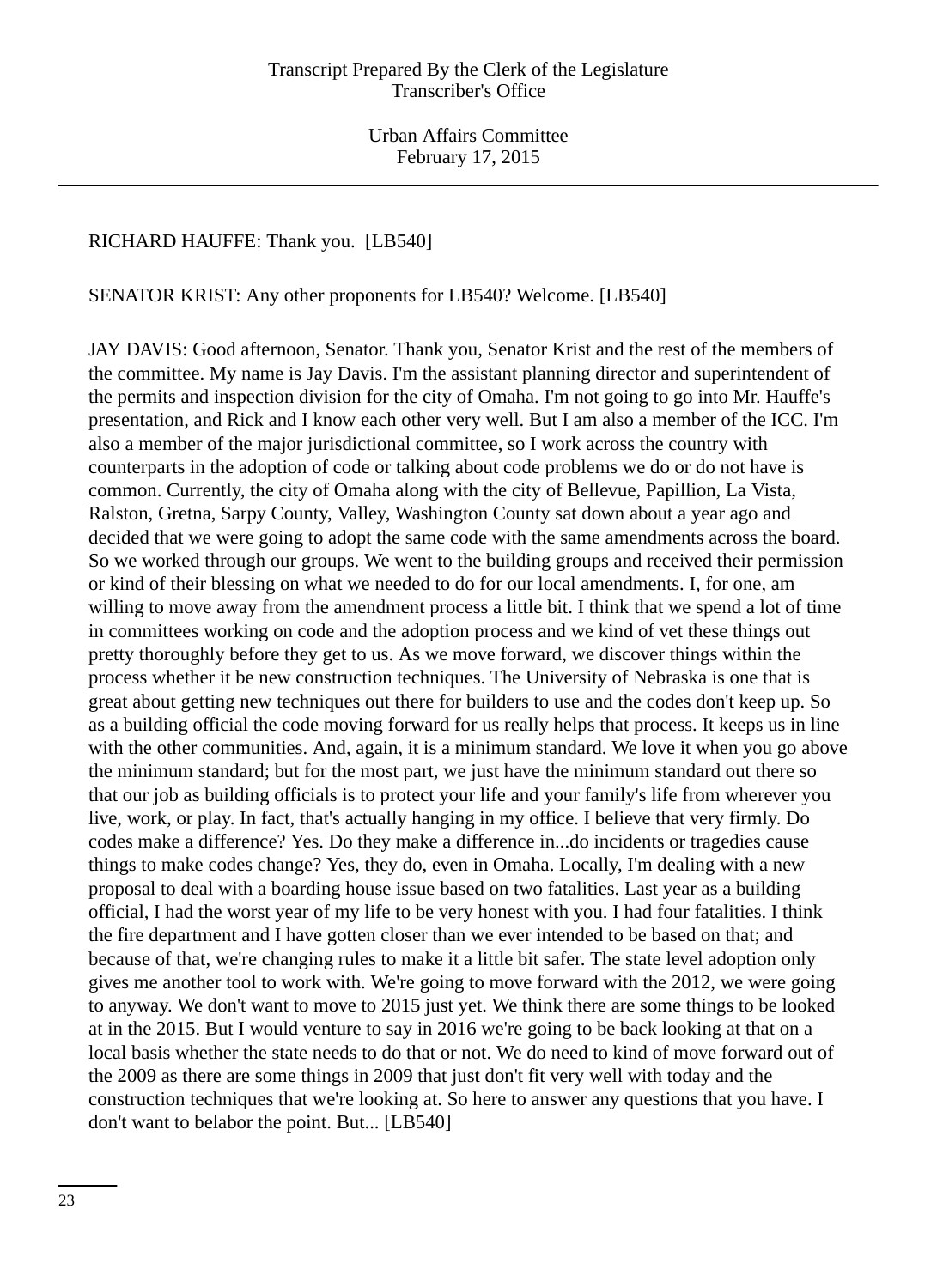SENATOR KRIST: Any questions? I will save my narrative of my experience a few years ago with sprinklers for our Exec Session (laughter) because the rest of these folks have been through it before. But I want you to talk to me just for a second about opt out versus opt in. [LB540]

JAY DAVIS: Okay. [LB540]

SENATOR KRIST: If we...because we have some new members and they need to hear it. From a building perspective, you're using '12 even though...is that true? [LB540]

JAY DAVIS: We will be. We're moving it forward right now, yes. [LB540]

SENATOR KRIST: Okay. Even though the state has only approved and adopted '09... [LB540]

JAY DAVIS: Correct. [LB540]

SENATOR KRIST: ...with opt-out provisions for sprinklers and... [LB540]

JAY DAVIS: Sprinklers being the biggest one. [LB540]

SENATOR KRIST: The biggest one. [LB540]

JAY DAVIS: Yes. [LB540]

SENATOR KRIST: And you'd like us to continue to do that why? [LB540]

JAY DAVIS: I'm going to give you the city of Omaha version, then I'm going to give you my personal opinion a little bit too. [LB540]

SENATOR KRIST: Sure. [LB540]

JAY DAVIS: The opt-out provision, in fact, what we're doing right now in Omaha is we have the opt-out provision in place in the amendment but we did not remove the standard. And I did that for a reason. I'm not going to tell you how many square feet you have to put a sprinkler system in there, but I certainly think that people are becoming more and more savvy. The customers are becoming more and more savvy. And so if I took it out entirely, it takes away certain provisions of the code to allow them to put that in, for example, using their off meter side of their water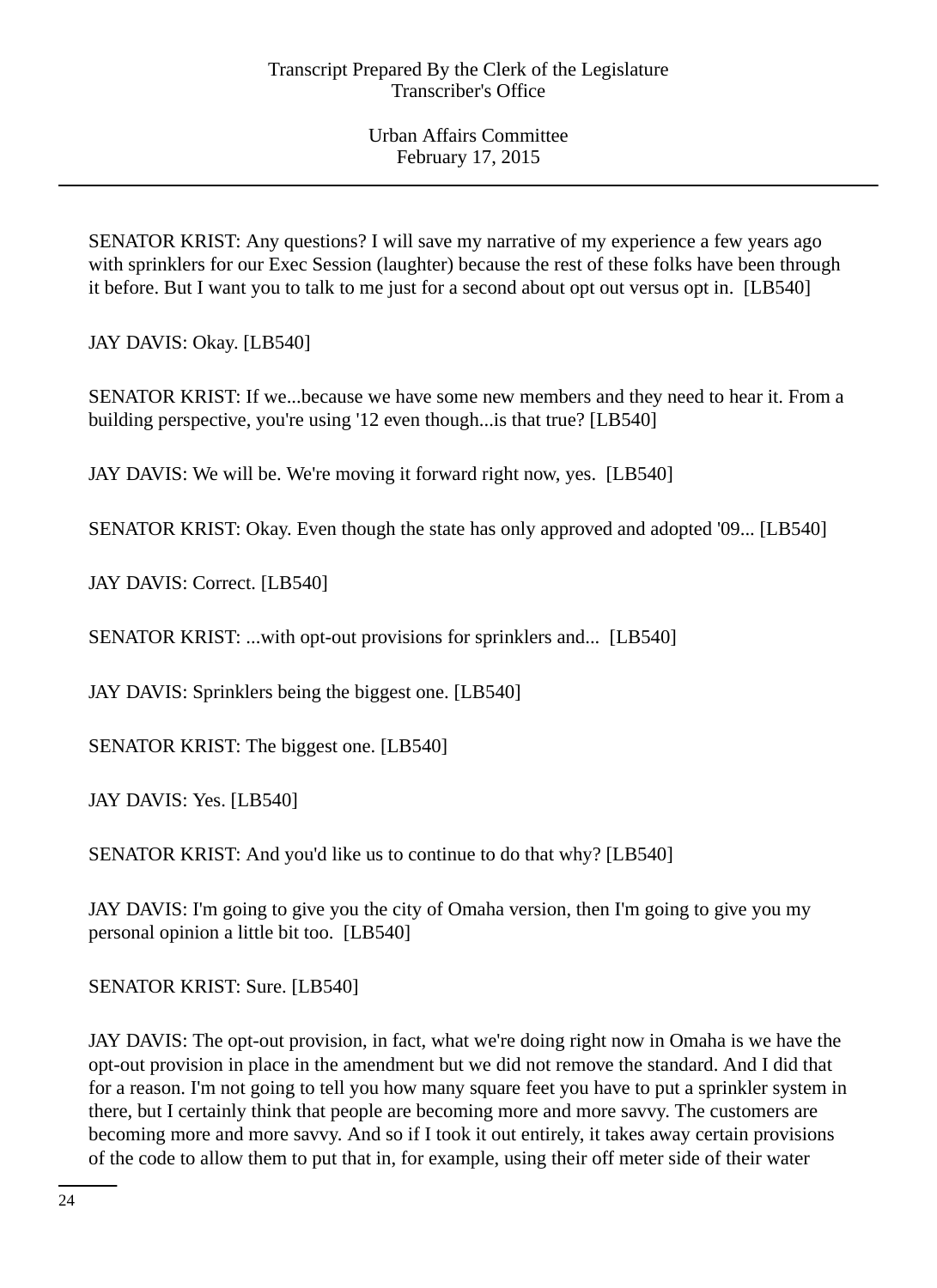Urban Affairs Committee February 17, 2015

service. If you hear people talk about fire sprinkler systems, they're going to come in here and say you need a two-inch line, a four-inch line, a six-inch line. That may be true in a commercial building, but not necessarily in a residential property. However, to make us do that right now on all properties I just don't think works. Statewide, this is the personal side of me, as much as I'd love to see a fire sprinkler in every property here the problem is when you get into western Nebraska where they don't have a municipal water system, I can almost tell you that if you're in a ranch in way western Nebraska in the Sandhills and you have to put a fire sprinkler system in, you're going to have put in a tank and a support system to carry the water. If I'm a rancher and it goes dry in Nebraska and I got 10,000 gallons sitting in a tank for my fire sprinkler system, I'm probably going to water my cattle. So then the system is ineffective. And so we have a long way to go for the technology to catch up. It's very easy for us to do it in Omaha, Lincoln, Bellevue, even Grand Island, Kearney, Hastings, Nebraska, or North Platte, but not necessarily so in the far reaches. So the opt-out provision I think gives you some chance. If you want to put it in, you certainly can. The standard in the code if we leave it in there as an option gives you what you need to do to put the sprinkler system in appropriately for the single-family residential property. [LB540]

SENATOR KRIST: And my concern has always been that we want to be equitable throughout the state... [LB540]

JAY DAVIS: Sure. [LB540]

SENATOR KRIST: ...in terms of both capabilities and lack of capability. My concern is that the next thing we'll eliminate from the 2012 or '15 code is radon or other things that can be opted out of. So I appreciate what the city of Omaha does. I do have some definite opinions on the matter, as you probably remember. (Laughter) [LB540]

JAY DAVIS: Well, I'm also very...if I may, I'm also very aware of your pending radon bill; and I have some theories on that, too, not necessarily that I want to bring in front of this one, but I may be at your hearing because one thing I will assure you is money is not an option in my book for not doing something. If it's a life-safety feature, if it's going to save lives, then let's talk about it. In fact, the code book sort of alludes to the fact that money is really not a reason to not do something. But as we move forward, the biggest thing is we have to kind of get on the same playing field. Now by opting out of the 2012...I need to add this as well, the 2009 had zero provisions for alternate methods if you didn't put a sprinkler system in. The reason I'm comfortable doing it this way in Omaha right now is that the 2012 came back with provisions similar to what we use in the commercial code for protecting the structure. And quite honestly that's what we're trying to do is protect the structure. Some of the materials were used today, there was a test done several years ago by the Chicago Fire Department that showed a material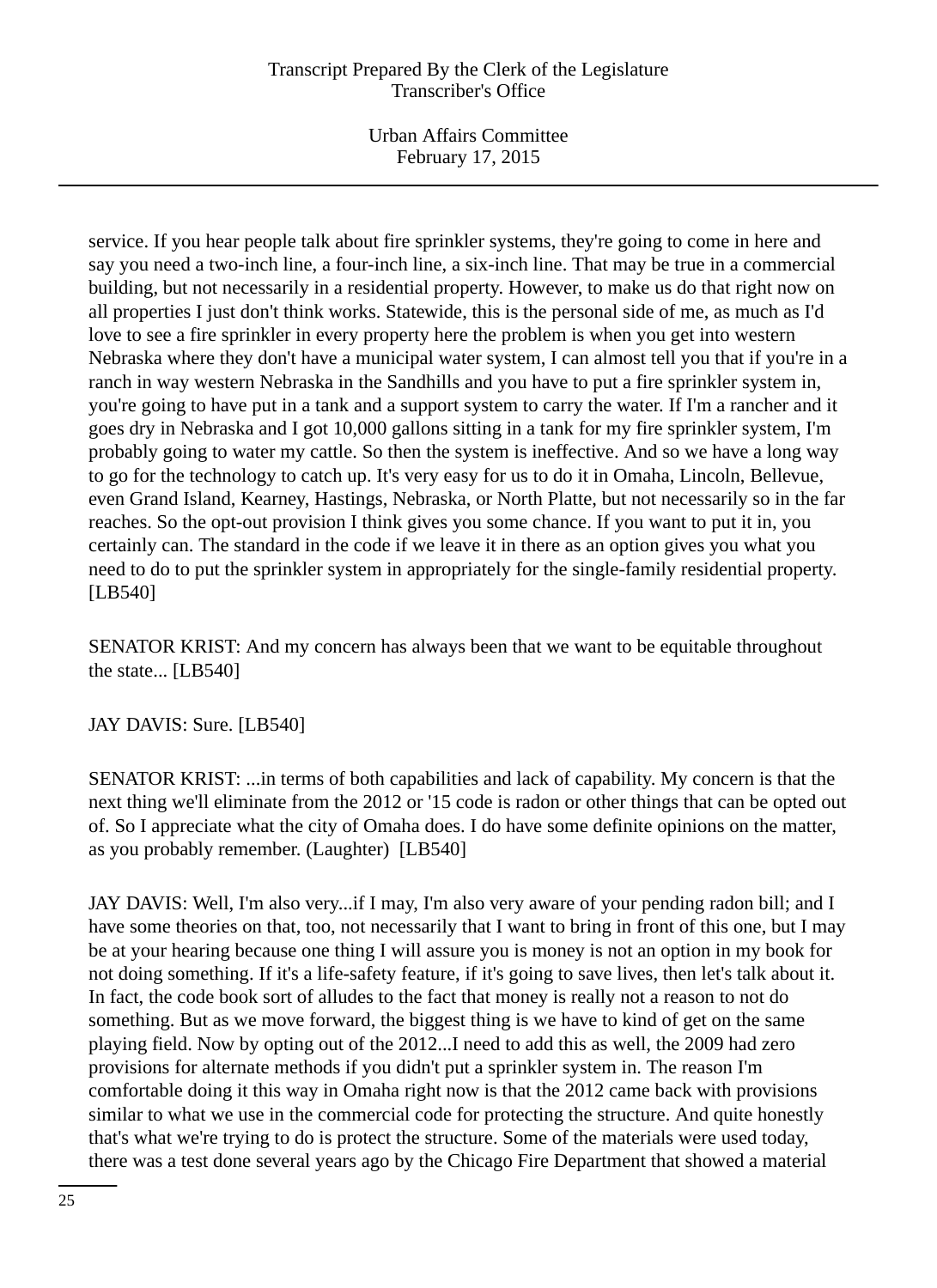Urban Affairs Committee February 17, 2015

called an I-joist. I won't go into detail, but has an eight-minute burn time when exposed to fire. Well, an eight-minute burn time when you're supposed to and most people think you have 20 minutes in your home to safely get out. If your floor degrades and disappears underneath you in eight minutes, you're not going to get out. We had that situation actually occur in Cass County two years ago where a candle literally caught a floor on fire, it got underneath it, started burning it. The person was disabled in a wheelchair, couldn't get out. Her husband opened the door and it just literally exploded. That's sometimes what that material does. Those are not lessons we like to learn the hard way. So we're very cognizant of that. And had the drywall or the other alternatives worked, yes, they may have slowed it down to give another 20 minutes we need to protect the individuals and the property. So... [LB540]

SENATOR KRIST: Thank you, Mr. Davis. [LB540]

JAY DAVIS: You're welcome. [LB540]

SENATOR KRIST: Any other questions? Thank you very much. [LB540]

JAY DAVIS: You're welcome. [LB540]

SENATOR KRIST: Next proponent. Welcome. [LB540]

BOB PUSCHENDORF: Thank you. Good afternoon, Senator Krist and members of the committee. And thank you, too, Senator Crawford, for giving us this opportunity to speak on something I think is very important. My name is Bob Puschendorf, it's B-o-b P-u-s-c-h-e-n-d-or-f, and I am associate director and deputy state historic preservation officer for the Nebraska State Historical Society. My comments will only address the proposed update to the International Existing Building Code. In 2009 and 2010, the Nebraska State Historical Society, codes officials, local governments, architects, and owners of historic properties rallied to include the International Existing Building Code to Nebraska's state building code today that you are considering the updated version of this particular code and the reason. There's a common perception that rehabilitation of older and historic buildings can be more difficult by conflicting, more costly, and inflexible code requirements intended primarily for new construction. The scope of the International Existing Building Code covers repair, alteration, addition, and change of occupancy for existing buildings while achieving appropriate levels of safety. Sometimes inflexible standards are imposed by applying new construction techniques to older buildings. That's why LB540 will support activity in our rural towns and urban centers. If passed, it offers the following benefits to communities. It allows local government the authority to adopt the updated International Existing Building Code if the jurisdiction chooses. It allows alternatives to achieve life-safety standards but does not supersede fire codes. It maintains existing building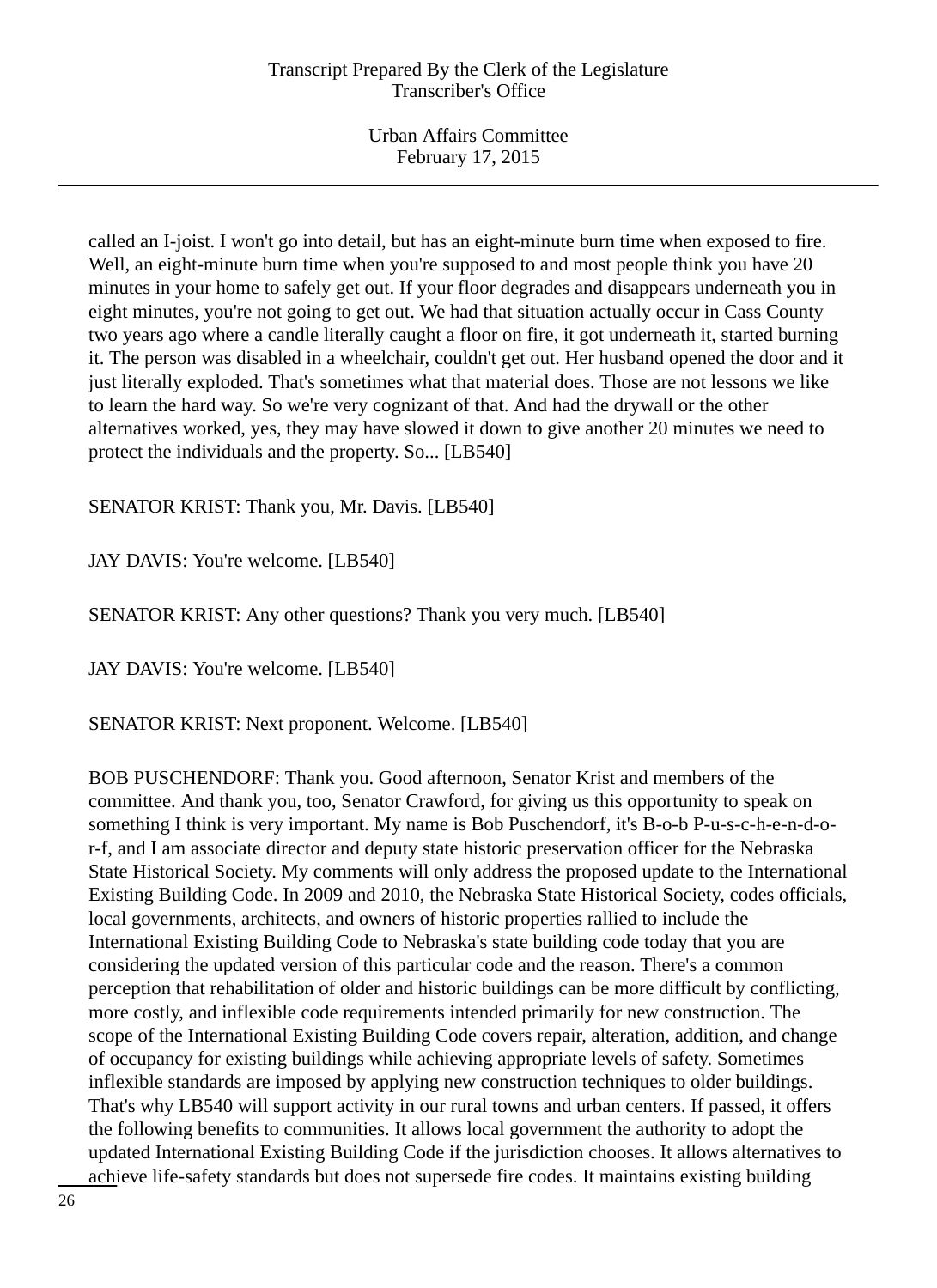Urban Affairs Committee February 17, 2015

stock. It preserves historic buildings. It contributes to the revitalization of older neighborhoods in commercial districts. And, if passed, it offers the following benefits to property owners: reduces the cost of rehabilitation, makes rehabilitation of existing buildings more feasible, and it avoids conflicting requirements for old and new construction. And you may wonder why the Nebraska State Historical Society supports this, and I'd like to conclude by giving you an example of the multitude of historic buildings that LB540 can assist. In the last legislative session, a state tax credit was granted, LB191, for the rehabilitation of historic buildings. The \$15 million authorized for the state tax credit will leverage a minimum of \$75 million in rehabilitation projects. The International Existing Building Code would simply add to the success of these projects and leverage even more investment. Thank you very much. And if you have any questions, I'd be happy to answer them. [LB540]

SENATOR KRIST: Any questions? Thank you, sir, for coming. Thanks for your great work. Next proponent. Welcome. [LB540]

JOE KOHOUT: Vice Chairman Krist and members of the Urban Affairs Committee, Joe Kohout, K-o-h-o-u-t, appearing today as a registered lobbyist on behalf of the Professional Engineers Coalition of Nebraska. I'd love to sit here and give you a long explanation but our board looked at the bill, took them five minutes and said, yes, we support that. Go express that support. So (laughter) with that, I will end my testimony and... [LB540]

SENATOR KRIST: You might be my favorite lobbyist today. (Laughter) Today! Thank you. Any questions for Mr. Kohout? Thank you, sir. [LB540]

JOE KOHOUT: Thank you. [LB540]

SENATOR KRIST: Next proponent. Welcome again. [LB540]

LYNN REX: Thank you. Senator Krist, members of the committee, my name is Lynn Rex, L-yn-n R-e-x, representing the League of Nebraska Municipalities and we'd just like to be on record in support of this important measure and thank you for the opportunity to appear today. Thank you, Senator Crawford. [LB540]

SENATOR KRIST: Second favorite lobbyist today. (Laughter) [LB540]

LYNN REX: Thank you. [LB540]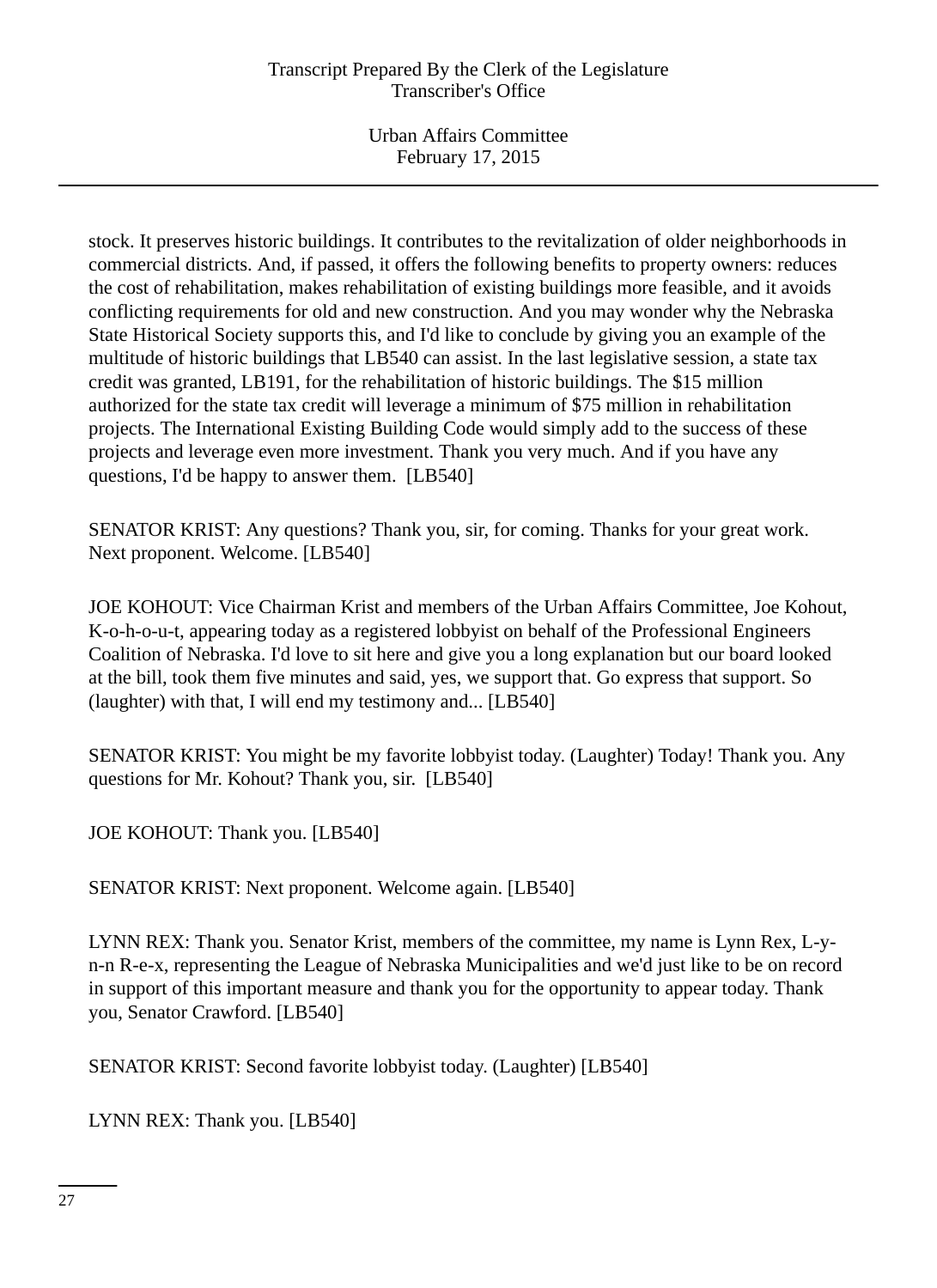SENATOR KRIST: Any questions for Ms. Rex? Thank you very much. Next proponent. Okay. Those in opposition. First opponent. How about neutral testimony? Welcome. [LB540]

JERRY STILMOCK: (Exhibit 4) Thank you, Senator. Good afternoon, Senators. My name is Jerry Stilmock, J-e-r-r-y, Stilmock, S-t-i-l-m-o-c-k, testifying on behalf of my clients, the Nebraska State Volunteer Firefighters Association and the Nebraska Fire Chiefs Association in a neutral capacity, neutral capacity in the sense that we, the membership, recognizes that the codes are ready to be updated. The 2009, particularly the residential code, those that the fire service becomes mostly involved with. But neutral because we are opposed in the sense of stripping out the section on R313 that has to do with the requirement of residential sprinklers for one- and two-family dwellings. Come in neutral position I have the opportunity to listen and I know you have as well. Senator Crawford, Mr. Davis of Omaha, they've submitted to you that what is presented in the International Residential Code are minimum standards. And those minimum standards as presented to you by Mr. Hauffe are brought to you by 57,000 members, if I heard correctly, of the International Code Council that comes together to formulate these minimum standards. And the minimum standards are stripped away when you take out something such as the residential sprinklers found in R313. I want to go buy a new car and I found a dealership in Omaha that lets me save money by not buying an air bag. But I can't find that dealership because air bags are required. Somewhere along the chain we came to realize in the country that air bags are required. What happens to a person's liberty interest, what happens to their freedom of choice to make those decisions when government steps in? And perhaps I just opened up a can of worms, but I think this comes into the area of what government should or should not be doing for the citizenry. I can tell you the membership of the volunteer firefighters throughout the state are 100 percent behind placing residential sprinklers in dwellings. I can tell you that I've been on the phone with membership of the...a representative of the insurance service organization that part of the information that I've given to you in my handout. We spoke briefly. I think there's a letter that will come in that he's asked Senator Crawford to submit if it's made it through the Internet in ISO's opposition. But he called back after we spoke. He said, Jerry, make sure you tell the senators that in the last 24 hours there have been 40 residential deaths in our country brought about by residential fires. He wasn't certain if there were any in Nebraska, and I don't think there have been any. I think we would have picked it up just through the media. So when this happened going back in 2009 code when it was first debated in 2010, there was a stalemate, if I can say stalemate, but there was no action taken by the Legislature. There was an interim study committee hearing in the fall, in 2011 legislation was brought out that is what we have today and it stripped out the residential sprinklers and allowed community by community to opt in. If the city of Syracuse where I live wanted to put that requirement in, they could opt in. So what has changed since 2011 when your colleagues and Senator Krist and Senator Coash were here already, we believe the price has gone down. Insurance services office has reported that in 2008 that cost was average, \$1.61 per square foot. Today, based upon 2013, it is \$1.35 per square foot. That's average so it's going to vary. It will vary. Insurance companies--if I put a sprinkler in my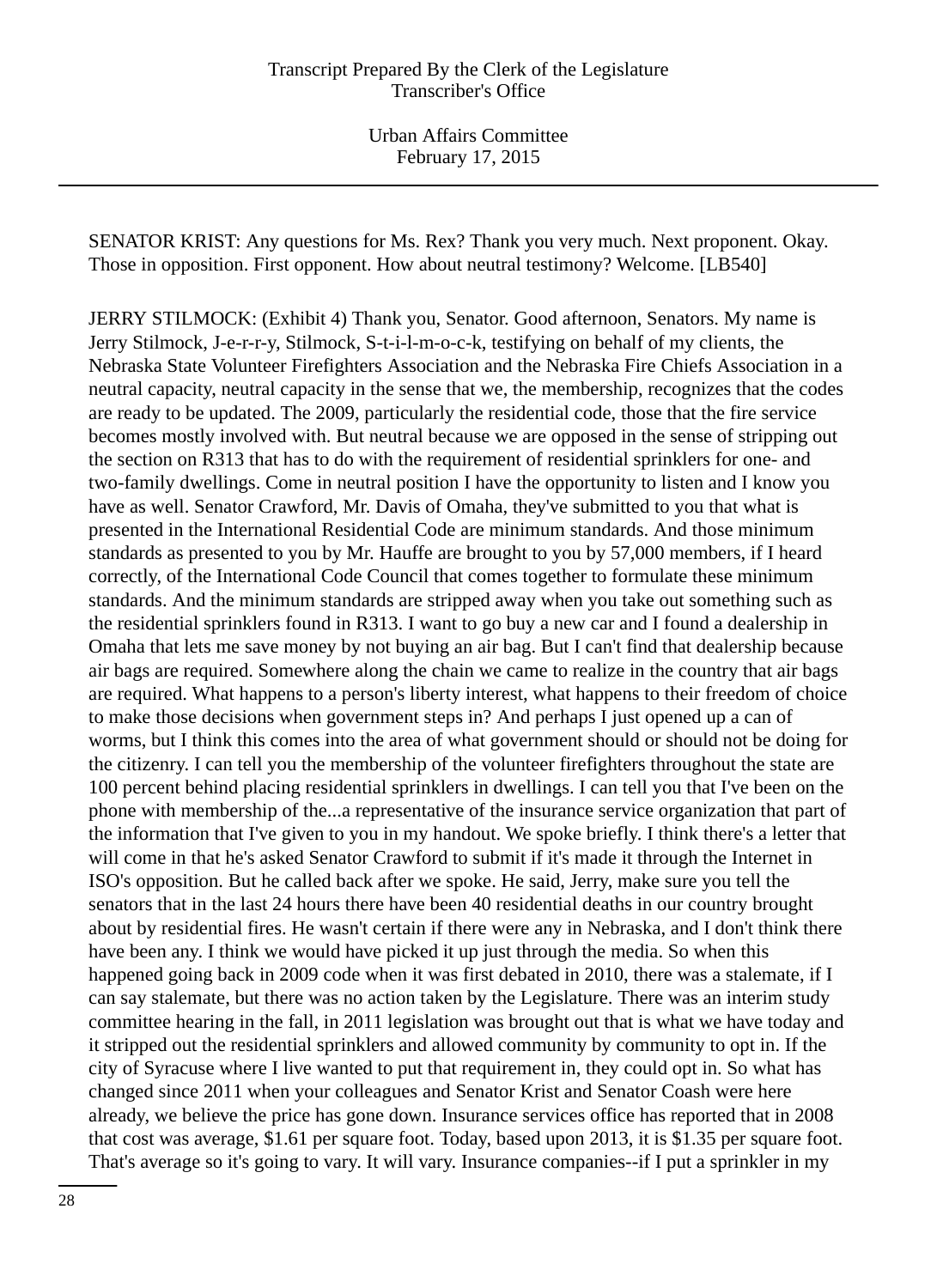Urban Affairs Committee February 17, 2015

home, I believe that my insurance company would allow me a 10 percent savings on discount on my premium. So there's some incentive there. And the other major point, not to belabor, but we knew before and we're hearing time and time again that building materials themselves are changing and the components inside the home furniture, carpeting are changing--furniture, carpeting being built with synthetic materials. The fires are burning quicker and they're burning hotter. The last piece of information you have was...the last three pages are statistics that I've requested from the Fire Marshal's Office, most recently 2013. Please note the office from the State Fire Marshal reports that these are not 100 percent reporting entities, but the reporting entities that they do have reported 23 fire deaths in residential homes in 2013. If the minimum requirements have already been established on a nationwide code system that we've adopted, rhetorically why strip it out? And for those reasons I've explained, we were in a neutral position because we realized the codes needed to be updated. We couldn't support because it has stripped out. We couldn't oppose because I thought that...they thought, they make the position it was a little harsh. And so we're here in a neutral position. Senators, thank you. [LB540]

SENATOR KRIST: Thank you, Mr. Stilmock. Any questions? I would be remiss if I didn't mention at this point because I promised myself I would at every opportunity that during that debate I specifically requested from Governor Heineman that I talk to the Fire Marshal and he be available for us to consult with. And I was denied that accessibility to the Fire Marshal. I trust that Governor Ricketts will have a different viewpoint and allow the Fire Marshal to weigh in for these issues. But I've said it. It's on the record. Thank you. Thank you, Mr. Stilmock. [LB540]

JERRY STILMOCK: It didn't call for a comment but if I may. [LB540]

SENATOR KRIST: Sure. [LB540]

JERRY STILMOCK: As you spoke, it reminded me of something else that the state of Minnesota actually has adopted now. I thought of Minnesota because I saw a video of the state Fire Marshal in Minnesota engaged in conversation. So your comment tripped that in my mind. But they have a requirement that any home newly constructed at 4,500 square feet or more be fitted with residential sprinklers, Senators. Thank you. [LB540]

SENATOR KRIST: Any other questions? Thank you. Thanks for coming. [LB540]

JERRY STILMOCK: Thank you, Senators. [LB540]

SENATOR KRIST: Any other neutral testimony? Senator Crawford, would you like to close? [LB540]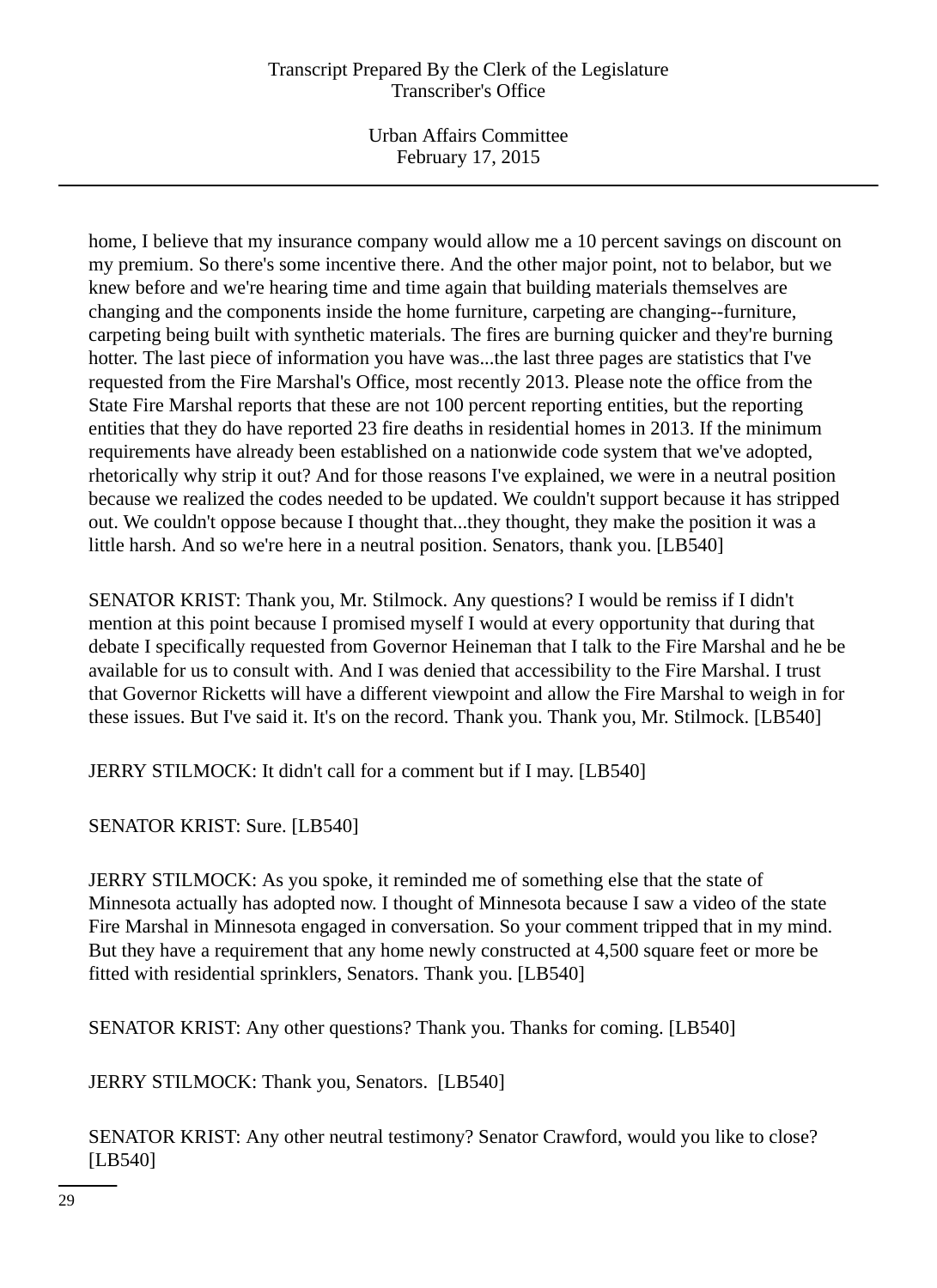SENATOR CRAWFORD: Thank you, Senator Krist, and thank you, committee members. And thank you to everyone who came to testify. I think this has been a good discussion of how the codes work and why they're important in the state and how they are relevant both for new buildings and our historic buildings as well as really a discussion about the question of whether...what we should adopt. I'm very grateful that Mr. Davis was here because as you can tell from the green copy of the bill, what's in our bill is just one sentence: Adopt the 2012 codes. (Laugh) What that really means and you have to go through stacks and stacks of books to see the specifics of what that really means. And so I appreciate his willingness to be here as someone who has gone through book after book of what that actually means and the details and the fact that they have been doing that in the Omaha area with multiple cities and county and there have been those discussions means that they have gone through those stacks and stacks of volumes to see what's in there and see what the concerns might be. And the fact that we have the builders from those communities that have been involved in that discussion also confirming, we agree, we think this is a reasonable move, I think is important for us to hear. And I also was grateful to hear from Mr. Davis that the 2012 code has some other fire protection standards in it to try to make those homes safer in terms of those. Again, the only buildings that we are exempting from the sprinklers are the one- and two-resident buildings. So the commercial buildings, the apartment buildings, those are all required to have sprinklers. The exemption that we adopted was just the one- and two-family residences. And, again, we talk about minimal national standards, but I would again remind you that only California and Maryland are the only two other states that ended up adopting that full code. District of Columbia did as well. We do have two other states, Massachusetts and Minnesota, who adopted residential sprinklers for homes with the larger square footage. So that was something that got adopted in those states. So I would respectfully argue that while the code process developed that standard, that it has not really in effect been a minimum national standard because so few states have chosen to adopt that recommendation. And I'm very glad that the 2012 codes are trying to address the fire safety issues in other ways with the code and the building materials until we get to that point where even that ranch in western Nebraska is able to have an effective sprinkler system and is at a cost that we feel is appropriate. And it's not just about dollars. It's about trade-offs of values that we have. And affordable housing is important as well as making sure it's safe. Safe and affordable housing are very important. And that's part of our challenges here is to make sure we make those appropriate...make those trade-offs in appropriate ways. So with that, I will close my statement. I'll be happy to answer any questions if I can. [LB540]

SENATOR KRIST: Any questions for Senator Crawford? Seeing none... [LB540]

SENATOR CRAWFORD: Thank you. [LB540]

SENATOR KRIST: (Exhibit 6) Anything to read into the record? Reading a letter of support from the Home Builders Association of Lincoln and the Metro Omaha Home Builders